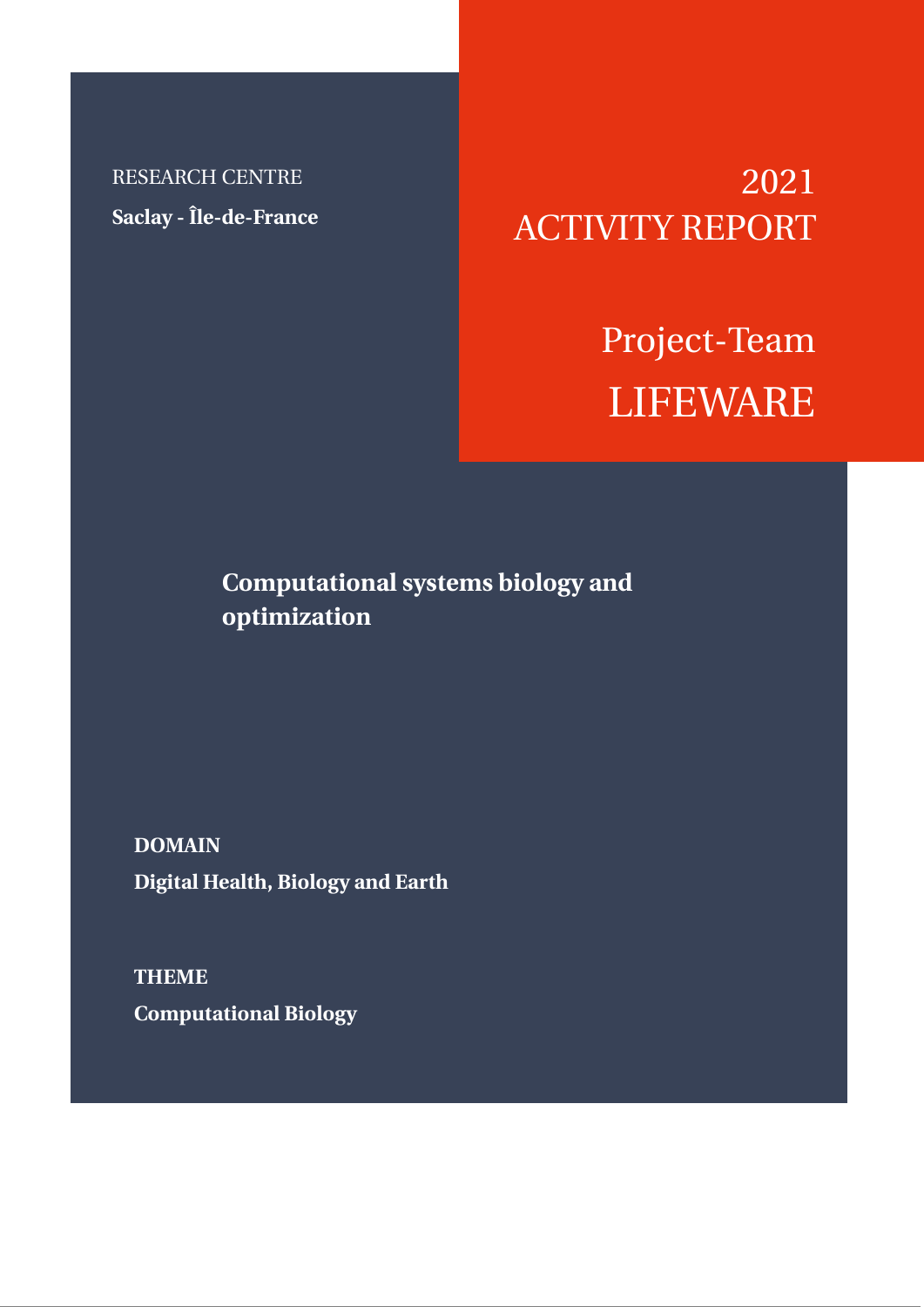# **Contents**

| <b>Project-Team LIFEWARE</b><br>1 |                                                                                                                                                                                                                                                                                                                                                                                                                                                                                                                                                                                                                                                                                                                                                                                                                                                                                                                                                                |                                                                            |
|-----------------------------------|----------------------------------------------------------------------------------------------------------------------------------------------------------------------------------------------------------------------------------------------------------------------------------------------------------------------------------------------------------------------------------------------------------------------------------------------------------------------------------------------------------------------------------------------------------------------------------------------------------------------------------------------------------------------------------------------------------------------------------------------------------------------------------------------------------------------------------------------------------------------------------------------------------------------------------------------------------------|----------------------------------------------------------------------------|
| 1.                                | Team members, visitors, external collaborators                                                                                                                                                                                                                                                                                                                                                                                                                                                                                                                                                                                                                                                                                                                                                                                                                                                                                                                 | 3                                                                          |
|                                   | 2 Overall objectives                                                                                                                                                                                                                                                                                                                                                                                                                                                                                                                                                                                                                                                                                                                                                                                                                                                                                                                                           | 3                                                                          |
| 3                                 | <b>Research program</b>                                                                                                                                                                                                                                                                                                                                                                                                                                                                                                                                                                                                                                                                                                                                                                                                                                                                                                                                        | 5<br>5<br>5<br>6                                                           |
|                                   | <b>4</b> Application domains<br>Modeling software for systems and synthetic biology at the cellular level<br>4.2<br>4.3                                                                                                                                                                                                                                                                                                                                                                                                                                                                                                                                                                                                                                                                                                                                                                                                                                        | 6<br>6<br>6<br>$\overline{7}$<br>$\overline{7}$<br>$\overline{7}$          |
| $5^{\circ}$                       | Social and environmental responsibility                                                                                                                                                                                                                                                                                                                                                                                                                                                                                                                                                                                                                                                                                                                                                                                                                                                                                                                        | 8<br>8<br>8                                                                |
| 6                                 | <b>Highlights of the year</b><br>6.1 Compiling Elementary Mathematical Functions into Finite Chemical Reaction Networks<br>via a Polynomialization Algorithm for ODEs                                                                                                                                                                                                                                                                                                                                                                                                                                                                                                                                                                                                                                                                                                                                                                                          | 8<br>8<br>8                                                                |
| 7                                 | <b>New software and platforms</b>                                                                                                                                                                                                                                                                                                                                                                                                                                                                                                                                                                                                                                                                                                                                                                                                                                                                                                                              | 8<br>8<br>8<br>9<br>10                                                     |
|                                   | 8 New results<br>8.1 Compiling Elementary Mathematical Functions into Finite Chemical Reaction Networks<br>8.3 Model learning to identify systemic regulators of the peripheral circadian clock 11<br>8.5<br>8.6<br>Automated inference of Boolean models from molecular interaction maps using CaSQ<br>8.7<br>Setting the basis of best practices and standards for curation and annotation of logical<br>8.8<br>Dynamical modelling of type I IFN responses in SARS-CoV2 infection<br>8.9<br>8.10 Fibroblasts as therapeutic targets in rheumatoid arthritis (RA) and cancer. Computational<br>modeling of the metabolic reprogramming (glycolytic switch) in RA synovial fibroblasts<br>8.11 Inference of a modular, large-scale Boolean network for modelling the Rheumatoid Arthritis<br>8.12 Data-enriched signalling networks to decipher the dual tumor promoting/supressing effects<br>8.13 Computational model of the microtubule tyrosination cycle | 10<br>10<br>10<br>11<br>12<br>12<br>12<br>13<br>14<br>14<br>15<br>15<br>15 |
|                                   |                                                                                                                                                                                                                                                                                                                                                                                                                                                                                                                                                                                                                                                                                                                                                                                                                                                                                                                                                                |                                                                            |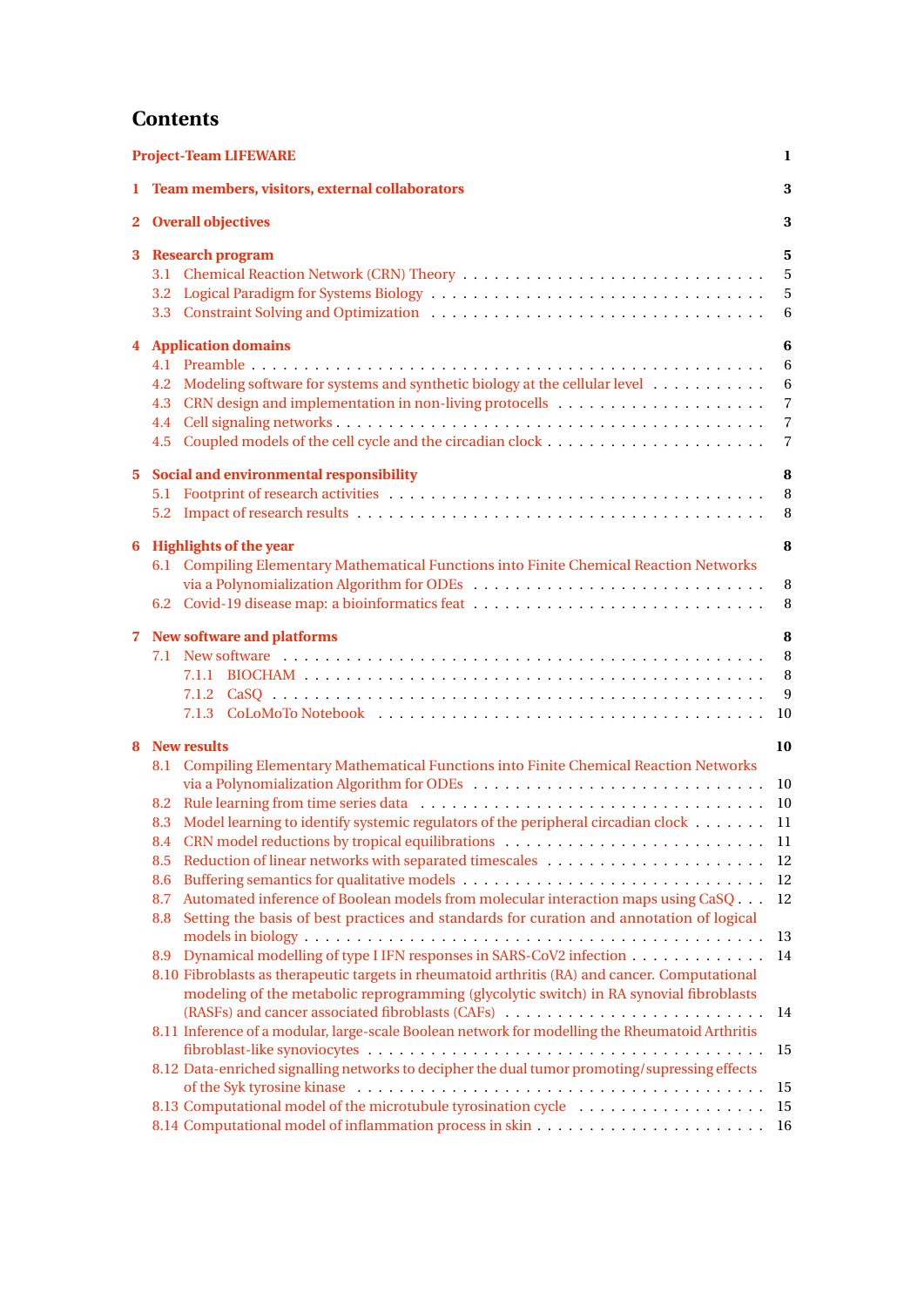| <b>Bilateral contracts and grants with industry</b><br>9 | 16            |
|----------------------------------------------------------|---------------|
|                                                          | <b>16</b>     |
|                                                          | 16            |
| Johnson&Johnson Santé Beauté France<br>9.1.2             | <b>16</b>     |
|                                                          | <sup>16</sup> |
| <b>10 Partnerships and cooperations</b>                  | 16            |
|                                                          |               |
|                                                          |               |
|                                                          |               |
|                                                          |               |
| <b>11 Dissemination</b>                                  | 17            |
|                                                          | <b>17</b>     |
|                                                          | <b>17</b>     |
|                                                          | 18            |
|                                                          | 18            |
|                                                          | 18            |
|                                                          | 18            |
|                                                          | 19            |
|                                                          | 19            |
|                                                          | 19            |
|                                                          | 19            |
|                                                          | 20            |
|                                                          | 20            |
|                                                          | 21            |
|                                                          |               |
|                                                          |               |
| <b>12 Scientific production</b>                          | 21            |
|                                                          |               |
|                                                          |               |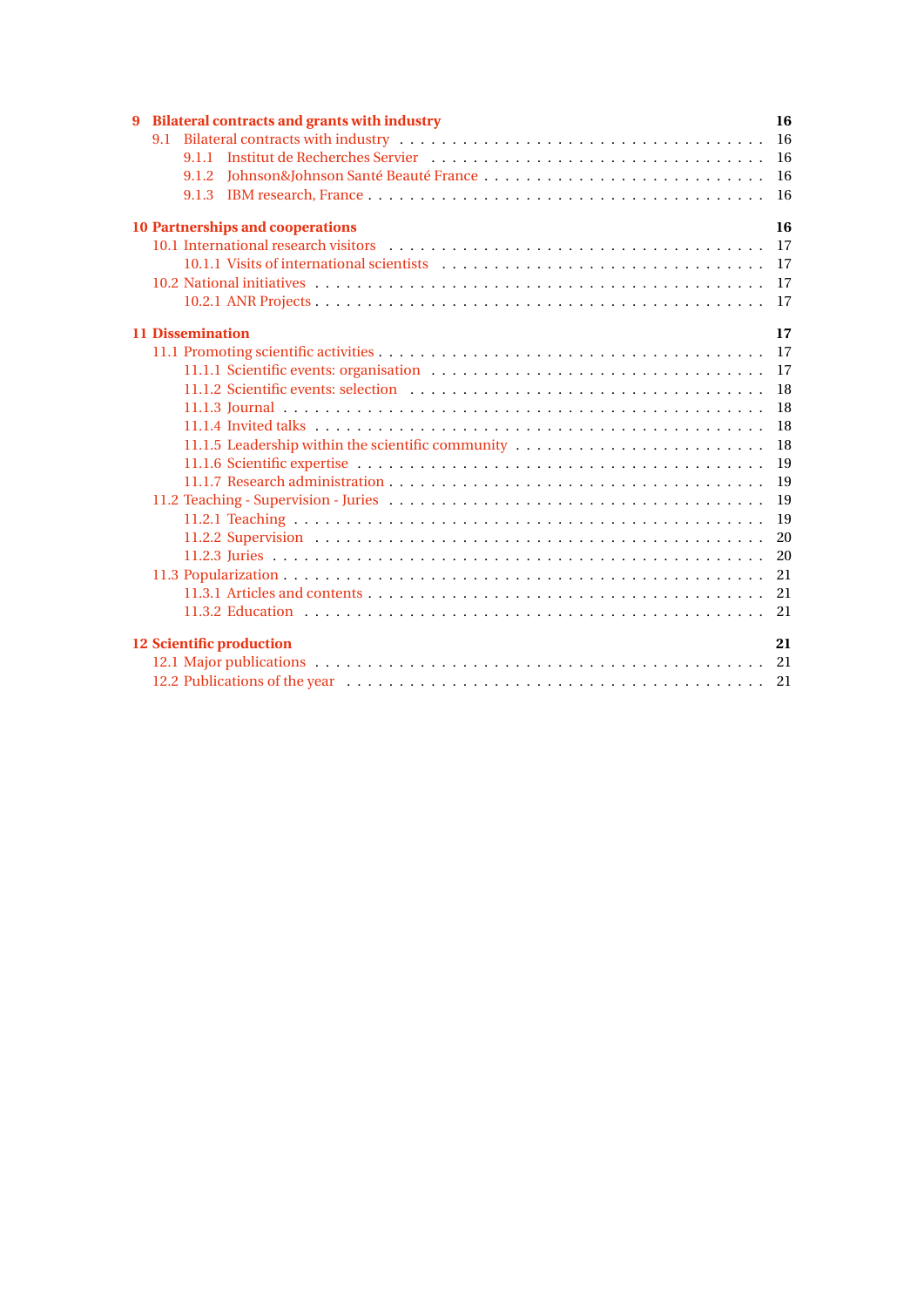## <span id="page-3-0"></span>**Project-Team LIFEWARE**

*Creation of the Project-Team: 2015 April 01*

## **Keywords**

### **[Computer sciences and digital sciences](https://raweb.inria.fr/rapportsactivite/RA2021/static/keywords/ComputerScienceandDigitalScience.html)**

- A2.1.1. Semantics of programming languages
- A2.1.5. Constraint programming
- A2.1.10. Domain-specific languages
- A2.2.1. Static analysis
- A2.3.2. Cyber-physical systems
- A2.4. Formal method for verification, reliability, certification
- A2.4.1. Analysis
- A2.4.2. Model-checking
- A2.4.3. Proofs
- A3.4.2. Unsupervised learning
- A3.4.4. Optimization and learning
- A6.1.1. Continuous Modeling (PDE, ODE)
- A6.1.2. Stochastic Modeling
- A6.1.3. Discrete Modeling (multi-agent, people centered)
- A6.1.4. Multiscale modeling
- A6.2.4. Statistical methods
- A6.2.6. Optimization
- A6.3.1. Inverse problems
- A6.3.4. Model reduction
- A7.2. Logic in Computer Science
- A8.1. Discrete mathematics, combinatorics
- A8.2. Optimization
- A8.7. Graph theory
- A9.7. AI algorithmics

### **[Other research topics and application domains](https://raweb.inria.fr/rapportsactivite/RA2021/static/keywords/OtherResearchTopicsandApplicationDomains.html)**

- B1. Life sciences
- B1.1.2. Molecular and cellular biology
- B1.1.7. Bioinformatics
- B1.1.8. Mathematical biology
- B1.1.10. Systems and synthetic biology
- B2.2.3. Cancer
- B2.2.6. Neurodegenerative diseases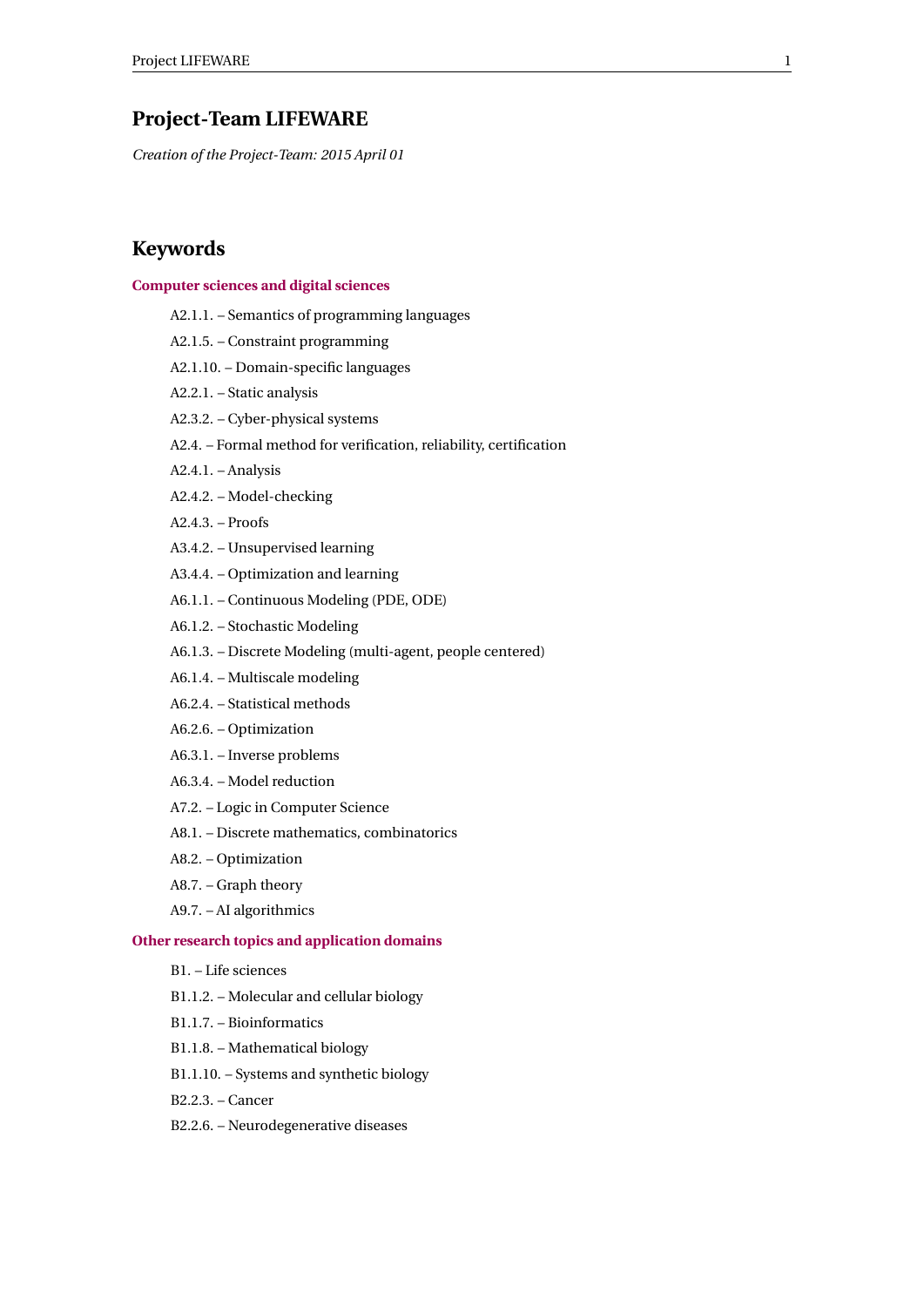B2.4.1. – Pharmaco kinetics and dynamics

B9. – Society and Knowledge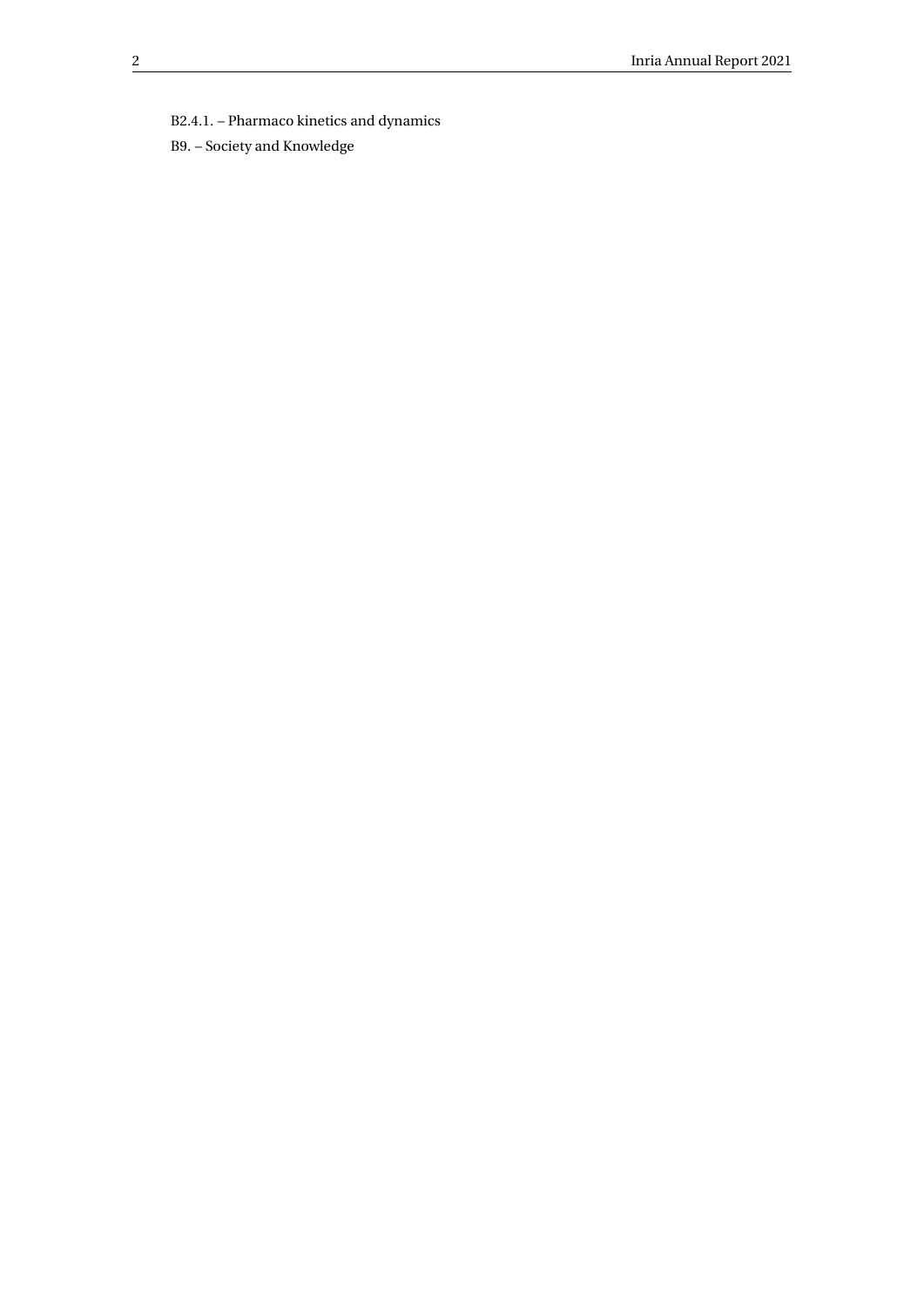## <span id="page-5-0"></span>**1 Team members, visitors, external collaborators**

### **Research Scientists**

- François Fages [Team leader, Inria, Senior Researcher, HDR]
- Aurelien Naldi [Inria, Starting Research Position]
- Sylvain Soliman [Inria, Researcher, HDR]

### **Faculty Member**

• Anna Niarakis [Univ d'Evry Val d'Essonne, Associate Professor, HDR]

### **PhD Students**

- Sahar Aghakhani [Univ d'Evry Val d'Essonne]
- Eleonore Bellot [Inria, until Mar 2021]
- Marine Collery [IBM France]
- Elea Greugny [Johnson & Johnson, CIFRE]
- Jeremy Grignard [Servier]
- Julien Martinelli [INSERM]

### **Technical Staff**

• Mathieu Hemery [Inria, Engineer]

### **Interns and Apprentices**

- Martin Boutroux [Inria, until Apr 2021]
- Solene Mansour [Université Clermont Auvergne, from Jun 2021 until Jul 2021]

#### **Administrative Assistant**

• Natalia Alves [Inria]

### **External Collaborator**

• Denis Thieffry [École Normale Supérieure de Paris, HDR]

## <span id="page-5-1"></span>**2 Overall objectives**

This project aims at developing formal methods for understanding the cell machinery and establishing computational paradigms in cell biology. It is based on the vision of

#### *cells as machines,*

*chemical reaction networks as programs,*

and on the use of concepts from computer science to master the complexity of cell biochemical processes<sup>[1](#page-5-2)</sup>.

We contribute to the development of a computational theory of chemical reaction networks (CRNs), by addressing fundamental research issues in computer science on the concepts of analog computation

<span id="page-5-2"></span><sup>1</sup>François Fages, Franck Molina. La cellule, un calculateur analogique chimique. In Approches symboliques de la modélisation et de l'analyse des systèmes biologiques. ISTE, Ed Ltd, London, 2022 [\(preprint\)](http://hal.inria.fr/hal-02518419).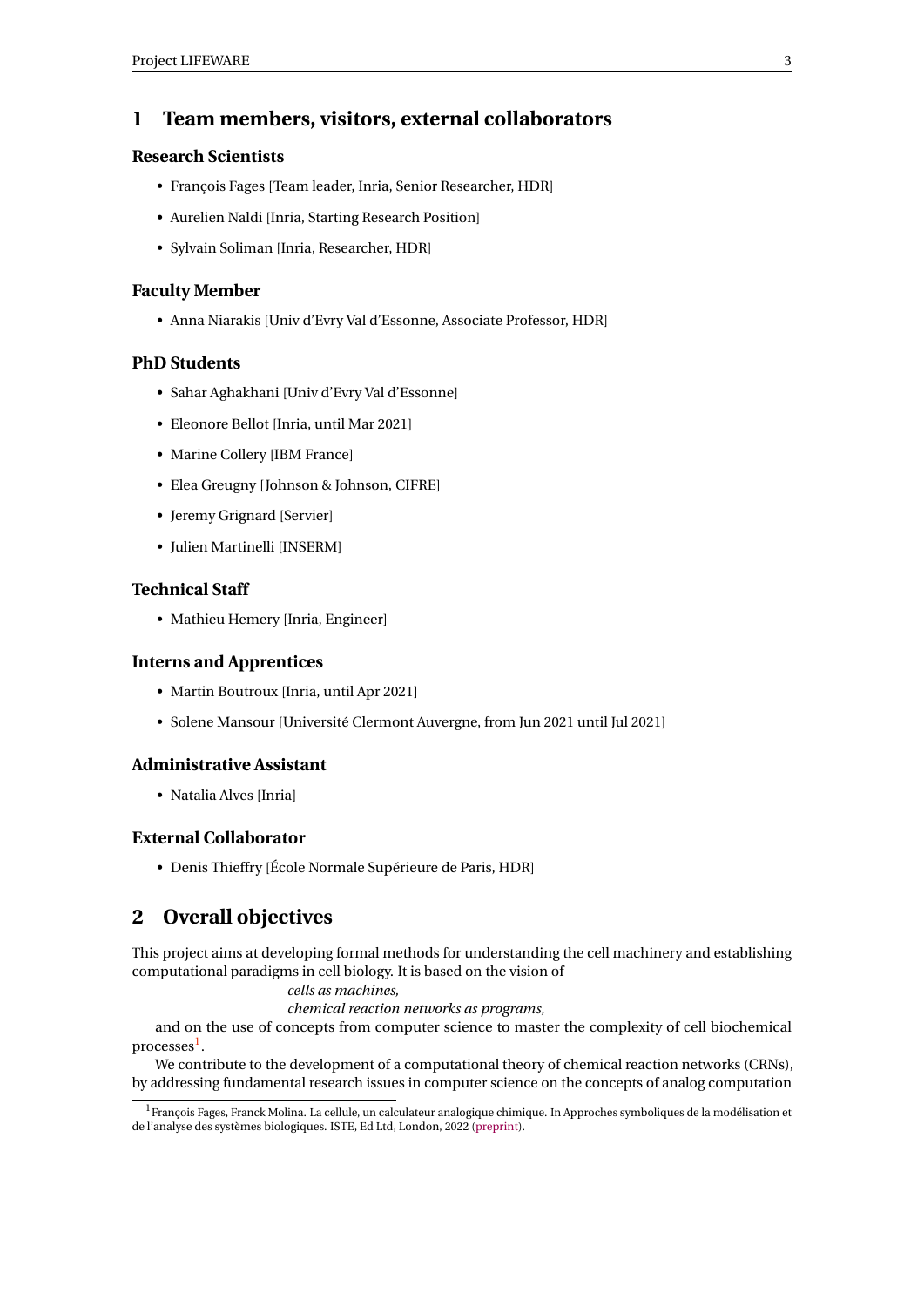

Figure 1: Big picture of our Lifeware project centered on the development of the Computational Theory of Chemical Reaction Networks, in both perspectives of understanding natural cell processes in systems biology, and implementing high-level functions in synthetic biology.

and analog computational complexity in biochemistry, and on the interplay between structure and dynamics in CRNs.

Since 2002, we develop a software platform, called the Biochemical Abstract Machine [\(BIOCHAM\)](http://lifeware.inria.fr/BIOCHAM), for modeling, analyzing and now synthesizing CRNs, with some unique algorithmic contributions. The reaction rule-based language of BIOCHAM allows us to reason about CRNs at different levels of abstraction in the hierarchy of their stochastic, differential, Boolean and hybrid semantics. Various static analysis methods, most of them based on constraint solving or graph theory, provide useful information before going to simulations and dynamical analyses, for which quantitative temporal logic is used to formalize cell behaviors with imprecise data, and to constrain model building.

A tight integration between dry lab and wet lab efforts is also essential for the success of the project. This is achieved through collaborations with biologists and experimentalists, including partners from the pharmaceutical industry, on concrete biological and biomedical questions.

Because of both the importance of constraint solving and optimization techniques in our approach, and the need of rapid prototyping for our software developments, we keep some research and teaching activity in constraint logic programming, as a general paradigm for computing with partial information systems, and solving practical NP-hard problems.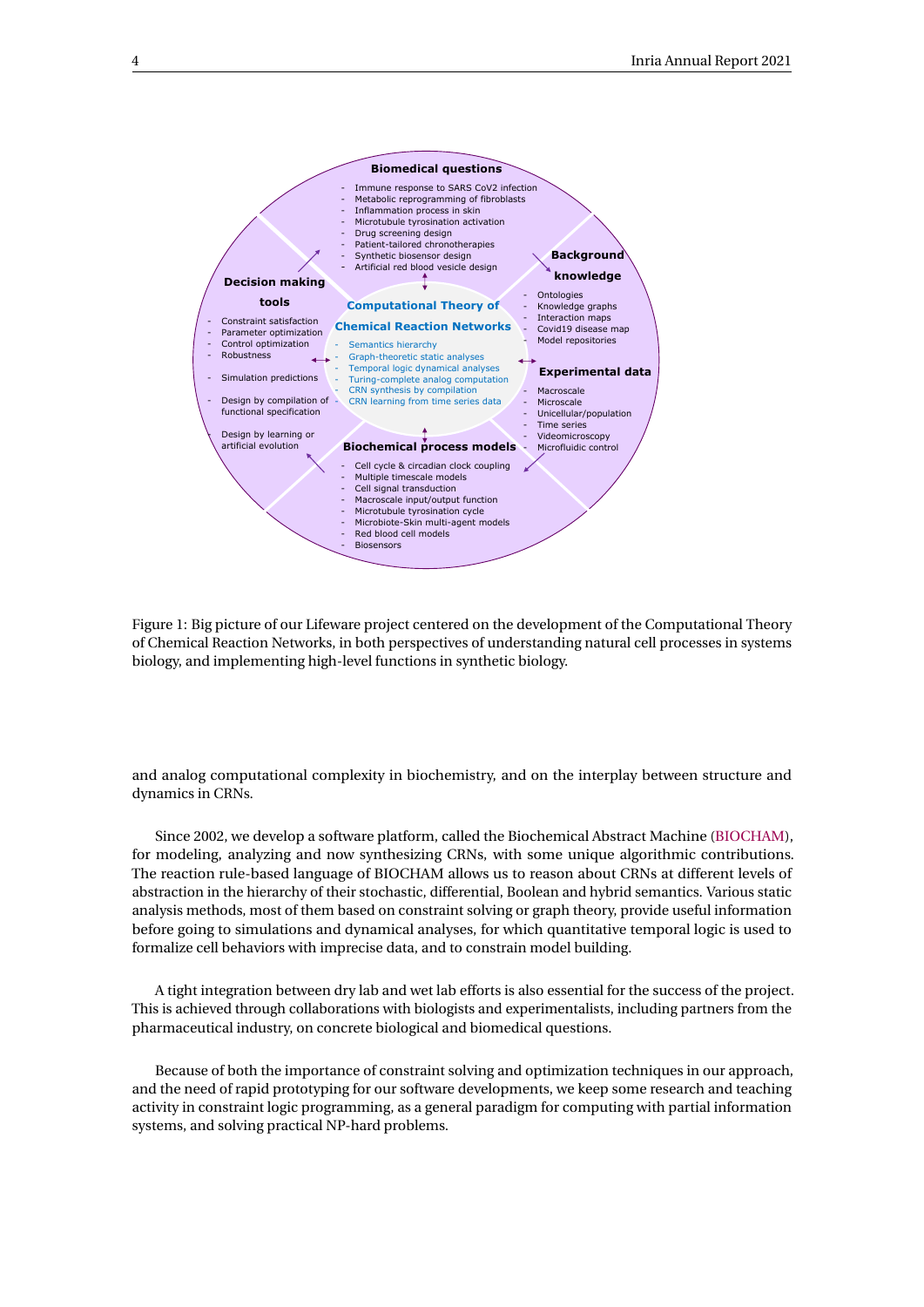## <span id="page-7-0"></span>**3 Research program**

### <span id="page-7-1"></span>**3.1 Chemical Reaction Network (CRN) Theory**

Originally, Feinberg's CRN theory, and Thomas's influence networks analyses, were created to provide sufficient and/or necessary structural conditions for the existence of multiple steady states and oscillations in complex gene networks. Those conditions can be verified by static analyzers without knowing kinetic parameter values, nor making any simulation.

In this approach, most of our work consists in analyzing the interplay between the *structure* (Petri net invariants, influence graph, reductions by subgraph epimorphisms) and the *dynamics* (Boolean, CTMC, ODE, time scale separations) of CRNs in their different interpretations<sup>[2](#page-7-3)</sup>. In particular, our study of the influence graphs of reaction systems lead to the non-trivial generalization of Thomas' conditions of multi-stationarity and Soulé's proof for influence systems, to reaction systems  $^{\rm 3 \ 4}.$  $^{\rm 3 \ 4}.$  $^{\rm 3 \ 4}.$  $^{\rm 3 \ 4}.$  $^{\rm 3 \ 4}.$ 

Furthermore, our original method to infer CRNs from ODEs  $^5$  $^5$  showed the generality of CRNs, and lead us to prove the Turing-completeness of continuous CRNs over a finite set of molecular species, showing that any computable function over the real numbers (i.e. computable in arbitrary precision by a Turing machine) can be computed by a CRN over a finite set of molecular species<sup>[6](#page-7-7)</sup> (Best paper award CMSB 2017, Prix La Recherche 2019). This result opens a whole research avenue on CRN design by compilation of mathematical functions [\[1\]](#page-23-6), with innovative applications in synthetic biology<sup>[7](#page-7-8)</sup>.

### <span id="page-7-2"></span>**3.2 Logical Paradigm for Systems Biology**

Our group was among the first ones in 2002 to apply **model-checking** methods to systems biology in order to reason on large molecular interaction networks, such as Kohn's map of the mammalian cell cycle ([8](#page-7-9)00 reactions over 500 molecules)  $8$ . The logical paradigm for systems biology that we have subsequently developed for quantitative models can be summarized by the following identifications :

> biological model = transition system *K* dynamical behavior specification = temporal logic formula *φ* model validation = model-checking *K*,  $s \models ? \phi$ model reduction = sub-model-checking,  $K' \subset K$  s.t.  $K'$ ?,  $s \models \phi$ model prediction = formula enumeration,  $\phi$  s.t.  $K$ ,  $s \models \phi$ ? static experiment design = symbolic model-checking, state *s* s.t. *K*,  $s^2 \models \phi$ model synthesis = constraint solving  $K^2$ ,  $s \models \phi$ dynamic experiment design = constraint solving  $K^2$ ,  $s^2 \models \phi$

In particular, the definition of a continuous satisfaction degree for **first-order temporal logic** formulae with constraints over the reals, was the key to generalize this approach to quantitative models, opening up the field of model-checking to model optimization  $9\frac{10}{10}$  $9\frac{10}{10}$  $9\frac{10}{10}$  $9\frac{10}{10}$ 

<span id="page-7-3"></span><sup>2</sup>François Fages, Sylvain Soliman. Abstract Interpretation and Types for Systems Biology. Theoretical Computer Science, 403(1):52–70, 2008. [\(preprint\)](http://lifeware.inria.fr/~fages/Papers/FS07tcs.pdf)

<span id="page-7-4"></span><sup>3</sup>Adrien Baudier, François Fages, Sylvain Soliman. Graphical Requirements for Multistationarity in Reaction Networks and their Verification in BioModels. Journal of Theoretical Biology, 459:79–89, 2018.

<span id="page-7-5"></span><sup>4</sup>Sylvain Soliman. A stronger necessary condition for the multistationarity of chemical reaction networks. Bulletin of Mathematical Biology, 75(11):2289–2303, 2013.

<span id="page-7-6"></span><sup>5</sup>François Fages, Steven Gay, Sylvain Soliman. Inferring reaction systems from ordinary differential equations. Journal of Theoretical Computer Science (TCS), Elsevier, 2015, 599, pp.64–78.

<span id="page-7-7"></span><sup>6</sup>Fages, François, Le Guludec, Guillaume and Bournez, Olivier, Pouly, Amaury. Strong Turing Completeness of Continuous Chemical Reaction Networks and Compilation of Mixed Analog-Digital Programs. In CMSB'17: Proceedings of the fiveteen international conference on Computational Methods in Systems Biology, pages 108–127, volume 10545 of Lecture Notes in Computer Science. Springer-Verlag, 2017.

<span id="page-7-8"></span><sup>7</sup>Alexis Courbet, Patrick Amar, François Fages, Eric Renard, Franck Molina. Computer-aided biochemical programming of synthetic microreactors as diagnostic devices. Molecular Systems Biology, 14(4), 2018.

<span id="page-7-9"></span><sup>8</sup>N. Chabrier-Rivier, M. Chiaverini, V. Danos, F. Fages, V. Schächter. Modeling and querying biochemical interaction networks. Theoretical Computer Science, 325(1):25–44, 2004.

<span id="page-7-10"></span><sup>9</sup>Aurélien Rizk, Grégory Batt, François Fages, Sylvain Soliman. Continuous Valuations of Temporal Logic Specifications with applications to Parameter Optimization and Robustness Measures. Theoretical Computer Science, 412(26):2827–2839, 2011.

<span id="page-7-11"></span> $^{10}$ Aurélien Rizk, Grégory Batt, François Fages, Sylvain Soliman. A general computational method for robustness analysis with applications to synthetic gene networks. Bioinformatics, 12(25):il69–il78, 2009.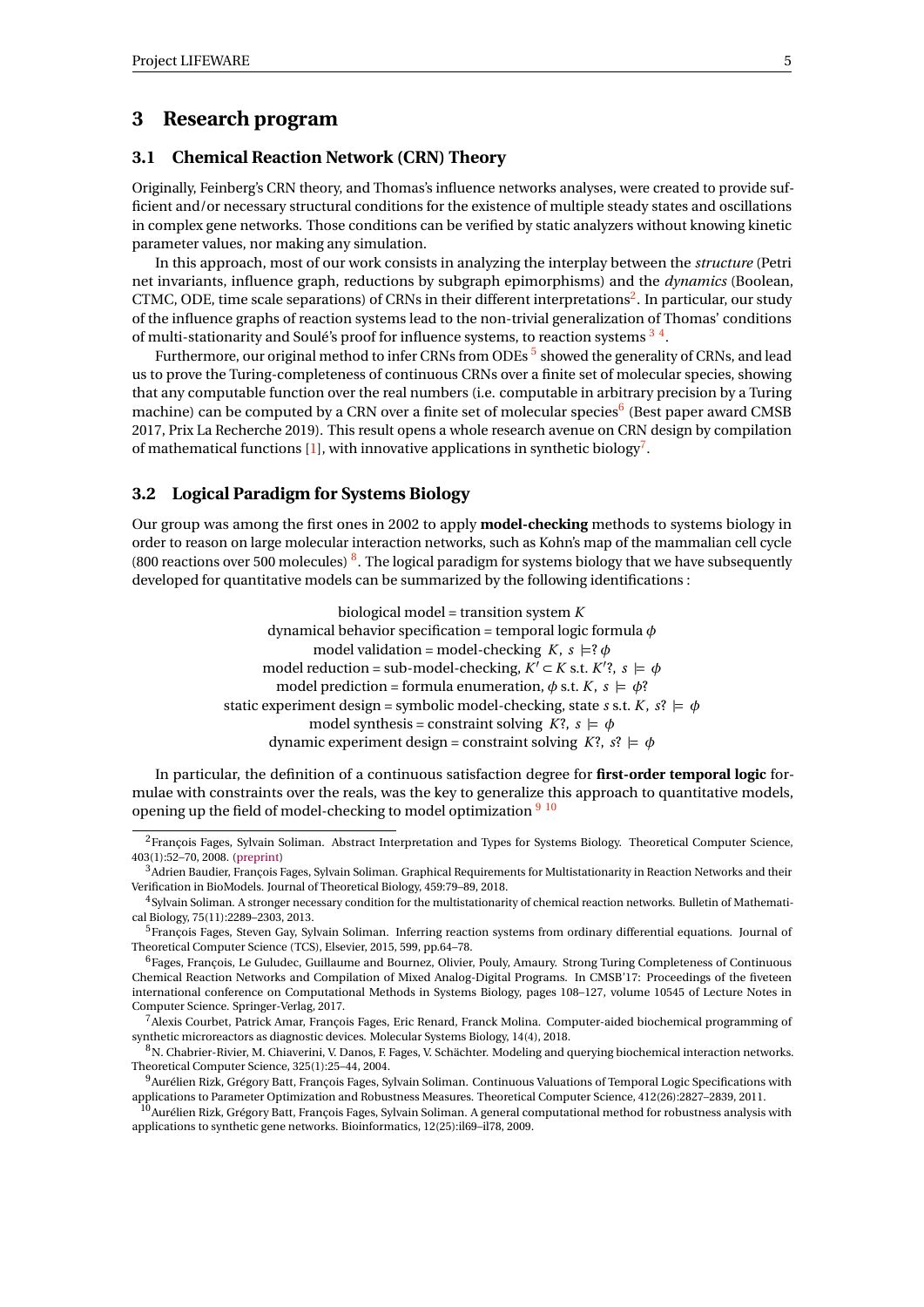This line of research continues with the development of temporal logic constraint patterns with efficient solvers, and their experimentation for fast model building, in partnership with biologists to answer concrete questions in the biomedical domain and the pharmaceutical industry<sup>[11](#page-8-4) [12](#page-8-5)</sup> <sup>[13](#page-8-6)</sup> <sup>[14](#page-8-7)</sup>.

### <span id="page-8-0"></span>**3.3 Constraint Solving and Optimization**

Constraint solving and optimization algorithms are important in our research. On the one hand, static analyses of CRNs often involve solving hard combinatorial optimization problems, for which we have shown that constraint logic programming techniques are particularly successful, often beating dedicated algorithms on real-size instances from model repositories<sup>[15](#page-8-8)[16](#page-8-9)</sup>.

On the other hand, parameter search problems involve solving hard continuous optimization problems, for which evolutionary algorithms, and especially the covariance matrix evolution strategy [\(CMA-](https://en.wikipedia.org/wiki/CMA-ES)[ES\)](https://en.wikipedia.org/wiki/CMA-ES) <sup>[17](#page-8-10)</sup> have shown to provide best results in our context. Constraint-based models and efficient constraint solvers are thus instrumental in our approach for building challenging quantitative models, gaining model-based insights, revisiting admitted assumptions, and contributing to biological knowledge.

## <span id="page-8-1"></span>**4 Application domains**

### <span id="page-8-2"></span>**4.1 Preamble**

Our collaborative work on biological applications is expected to serve as a basis for groundbreaking advances in cell functioning understanding, cell monitoring and control, and novel therapy design and optimization. Our collaborations with biologists are focused on concrete biological questions, and on the building of predictive computational models of biological systems to answer them. Furthermore, one important application of our research is the development and distribution of a modeling software for computational systems biology and synthetic biology.

### <span id="page-8-3"></span>**4.2 Modeling software for systems and synthetic biology at the cellular level**

Since 2002, we develop an open-source software environment for modeling and analyzing biochemical reaction systems. This software, called the Biochemical Abstract Machine [\(BIOCHAM\)](http://lifeware.inria.fr/BIOCHAM), is compatible with SBML for importing and exporting models from repositories such as BioModels. It can perform a variety of static analyses, specify behaviors in Boolean or quantitative temporal logics, search parameter values satisfying temporal constraints, and make various simulations. While the primary reason of this development effort is to be able to implement our ideas and experiment them quickly on a large scale, using rapid prototyping techniques based on constraint logic programming, BIOCHAM is distributed and used by other groups worldwide, for building CRN models, for comparing CRN analysis/synthesis techniques, and for teaching computational systems biology. A JUPYTER BIOCHAM KERNEL has been created to make it possible to use BIOCHAM on our web server without any installation. We plan to

<span id="page-8-4"></span> $^{11}$  Domitille Heitzler, Guillaume Durand, Nathalie Gallay, Aurélien Rizk, Seungkirl Ahn, Jihee Kim, Jonathan D. Violin, Laurence Dupuy and Christophe Gauthier, Vincent Piketty, Pascale Crépieux, Anne Poupon, Frédérique Clément, François Fages, Robert J. Lefkowitz, Eric Reiter. Competing G protein-coupled receptor kinases balance G protein and *β*-arrestin signaling. Molecular Systems Biology, 8(590), 2012.

<span id="page-8-5"></span><sup>&</sup>lt;sup>12</sup>Pauline Traynard, Céline Feillet, Sylvain Soliman, Franck Delaunay, François Fages. Model-based Investigation of the Circadian Clock and Cell Cycle Coupling in Mouse Embryonic Fibroblasts: Prediction of RevErb-alpha Up-Regulation during Mitosis. Biosystems, 149:59–69, 2016.

<span id="page-8-6"></span><sup>&</sup>lt;sup>13</sup>Pauline Traynard, Adrien Fauré, François Fages, Denis Thieffry. Logical model specification aided by model- checking techniques: application to the mammalian cell cycle regulation. Bioinformatics, 32(17):i772-i780, 2016.

<span id="page-8-7"></span><sup>&</sup>lt;sup>14</sup>Elisabetta De Maria, François Fages, Aurélien Rizk, Sylvain Soliman. Design, Optimization, and Predictions of a Coupled Model of the Cell Cycle, Circadian Clock, DNA Repair System, Irinotecan Metabolism and Exposure Control under Temporal Logic Constraints. Theoretical Computer Science, 412(21):2108–2127, 2011.

<span id="page-8-8"></span><sup>&</sup>lt;sup>15</sup>Faten Nabli, Thierry Martinez, François Fages, Sylvain Soliman. On Enumerating Minimal Siphons in Petri nets using CLP and SAT solvers: Theoretical and Practical Complexity. Constraints, 21(2):251–276, 2016 [\(preprint\)](http://hal.inria.fr/hal-01170962).

<span id="page-8-9"></span><sup>&</sup>lt;sup>16</sup>Steven Gay, François Fages, Thierry Martinez, Sylvain Soliman, Christine Solnon. On the subgraph Epimorphism Problem. Discrete Applied Mathematics, 162:214–228, 2014 [\(preprint\)](http://lifeware.inria.fr/~fages/Papers/GFMSS13dam.pdf).

<span id="page-8-10"></span><sup>&</sup>lt;sup>17</sup>N. Hansen, A. Ostermeier (2001). Completely derandomized self-adaptation in evolution strategies. Evolutionary Computation, 9(2) pp. 159–195.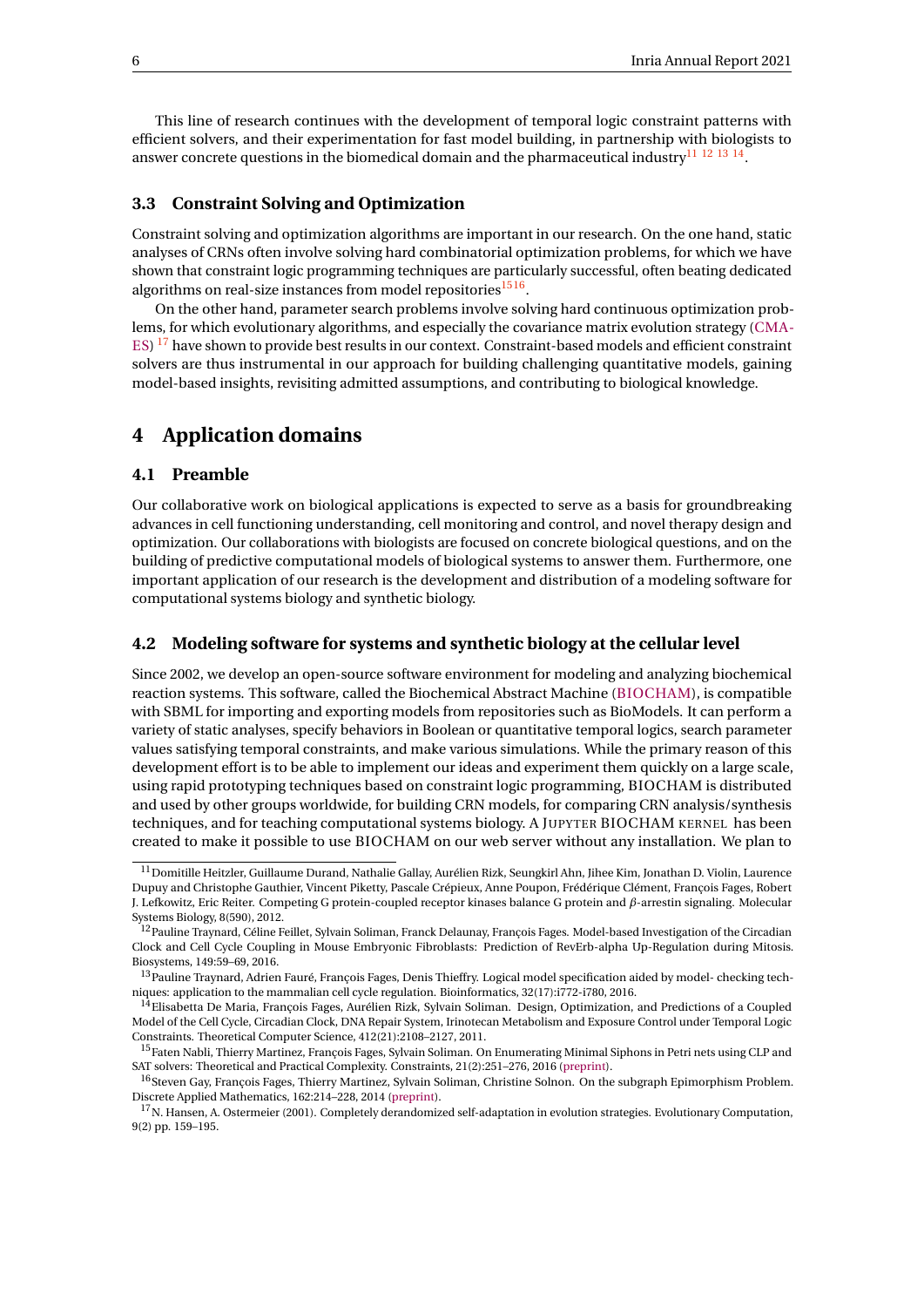continue developing BIOCHAM for these different purposes and improve the software quality and animation of the community of users with the recruitment of a research engineer.

Since 2018, the [CaSQ](https://pypi.org/project/casq/) software complements this effort by providing an interface to import large interaction maps written in SBML using the CellDesigner tool and translate them into Boolean influence models with various tools compatible with the SBML-qual standard.

Since 2020, we participate in the [CoLoMoTo notebook platform,](http://colomoto.org/notebook) which provides an integrated collection of software tools for the analysis of qualitative models, including CaSQ. This platform encourages the reproducibility of analysis by combining Docker images (reproducible software environment) and Jupyter notebooks (reproducible and shareable workflows).

These two last efforts play a central role in the global [Covid-19 Disease Maps](https://covid.pages.uni.lu/) project, see Section [6.2.](#page-10-5)

### <span id="page-9-0"></span>**4.3 CRN design and implementation in non-living protocells**

In collaboration with Franck Molina (prix de l'innovation CNRS 2020), Lab. Sys2Diag ALCEN-CNRS, Montpellier, and Jie-Hong Jiang, NTU, Taiwan, we aim at applying our original CRN design pipeline to the implementation of high-level functions with enzymatic reactions in DNA-free non-living vesicles. The targeted medical applications concern the design of biosensors for medical diagnosis  $^{18}$  $^{18}$  $^{18}$ , and the design of artificial red blood protocells (Inria action AEx GRAM).

Our approach is based on analog computation theory, and our capability to compile mathematical functions and controllers in DNA-free, RNA-free biochemical reactions with abstract proteins. The concrete realizations are experimented using microfluidic devices at Sys2Diag Lab. in order to precisely control both the size of the vesicles and the concentrations of the injected chemical compounds. Interestingly, it is worht noting that the choice of non-living chassis, in contrast to living cells widely used in synthetic biology, is particularly appealing for many innovative applications involving security considerations and compliance to EU regulation.

## <span id="page-9-1"></span>**4.4 Cell signaling networks**

The unique features of BIOCHAM have been used in several success stories in the analysis, or now synthesis, of cell signaling networks. This was for instance the case for the deciphering of the complex dynamics of G protein-coupled receptors, using original parameter optimization techniques with temporal logic constraints<sup>[19](#page-9-4)</sup>.

More recently, using our CRN compilation pipeline of mathematical functions, we could generate synthetic analogs of the natural and ubiquitous MAPK cell signaling network, by compilation of similar sigmoid input/ouput functions [\[1\]](#page-23-6).

### <span id="page-9-2"></span>**4.5 Coupled models of the cell cycle and the circadian clock**

Recent advances in cancer chronotherapies support the evidence that there exist important links between the cell cycle and the circadian clock genes. One purpose for modeling these links is to better understand how to efficiently target malignant cells depending on the phase of the day and patient characterictics. These questions have been at the heart of a series of collaborative projects with Franck Delaunay (CNRS Nice) and Francis Lévi (INSERM Hopital Paul Brousse, Villejuif ) and now Annabelle Ballesta (INSERM, Institut Curie Paris), with active participation to ANR H[YCLOCK](http://www.agence-nationale-recherche.fr/Project-ANR-14-CE09-0011), EU EraNet Sysbio C5SYS and FP6 TEMPO projects.

In the past, we developed a coupled model of the Cell Cycle, Circadian Clock, DNA Repair System, Irinotecan Metabolism and Exposure Control under Temporal Logic Constraints  $2^0$ , and a bidirectional

<span id="page-9-3"></span><sup>18</sup> Alexis Courbet, Patrick Amar, François Fages, Eric Renard, Franck Molina. Computer-aided biochemical programming of

<span id="page-9-4"></span>synthetic microreactors as diagnostic devices. Molecular Systems Biology, 14(4), 2018.<br><sup>19</sup>Domitille Heitzler, Guillaume Durand, Nathalie Gallay, Aurélien Rizk, Seungkirl Ahn, Jihee Kim, Jonathan D. Violin, Laurence Dupuy and Christophe Gauthier et al. Competing G protein-coupled receptor kinases balance G protein and *β*-arrestin signaling. Molecular Systems Biology, 8(590), 2012

<span id="page-9-5"></span><sup>&</sup>lt;sup>20</sup>Elisabetta De Maria, François Fages, Aurélien Rizk, Sylvain Soliman. Design, Optimization, and Predictions of a Coupled Model of the Cell Cycle, Circadian Clock, DNA Repair System, Irinotecan Metabolism and Exposure Control under Temporal Logic Constraints. Theoretical Computer Science, 412(21):2108 2127, 2011.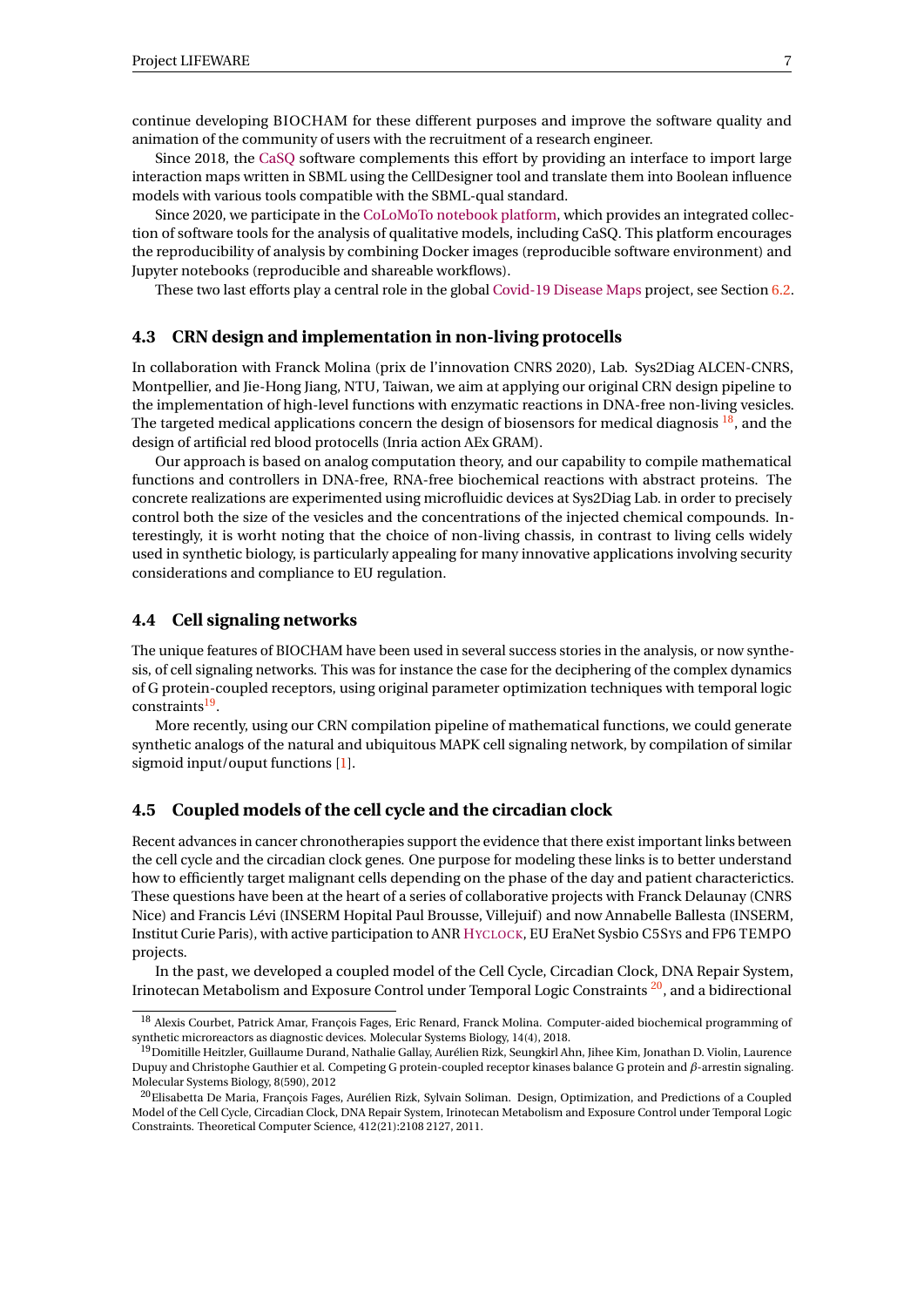coupled model of the cell cycle and the circadian clock to explain unexpected observations in single-cell experiments in fibroblasts<sup>[21](#page-10-9)</sup>.

This year, several new results were obtained in the Thesis of Julien Martinelli [\[2\]](#page-23-7)[\[9\]](#page-24-0), see Section [8.3.](#page-13-0)

## <span id="page-10-0"></span>**5 Social and environmental responsibility**

## <span id="page-10-1"></span>**5.1 Footprint of research activities**

In synthetic biology, our approach based on analog computation target enzymatic reactions with proteins in artificial vesicles which are thus DNA-free and RNA-free.

## <span id="page-10-2"></span>**5.2 Impact of research results**

Our multidisciplinary research rooted in fundamental computer science aims at contributing to biology and medicine by going quite far in the applications.

## <span id="page-10-3"></span>**6 Highlights of the year**

## <span id="page-10-4"></span>**6.1 Compiling Elementary Mathematical Functions into Finite Chemical Reaction Networks via a Polynomialization Algorithm for ODEs**

In [\[1\]](#page-23-6), we present a polynomialization algorithm of quadratic time complexity to transform a system of elementary differential equations to polynomial ordinary differential equations (PODE). This algorithm is used as a front-end transformation in the compilation pipeline of BIOCHAM, to compile any elementary mathematical function, either of time or of some input species, into a finite CRN (see Fig. [2\)](#page-11-1). For instance, the CRN synthesized for the Hill sigmoid function of order 5 provides a synthetic analog of the ubiquitous MAPK signalling CRN.

This work has been presented at CMSB 2021 [\[1\]](#page-23-6), CASC 2021 [\[15\]](#page-24-1) and in an invited talk given at SIAM AG 2021. It is a follow-up of our previous results on the Turing-completeness of continuous CRN over a finite set of molecular species, and on the complexity of the PODE quadratization problem.

### <span id="page-10-5"></span>**6.2 Covid-19 disease map: a bioinformatics feat**

The disease map of Covid-19 mentioned last year in highlight has been published this year in *Mol. Sys. Biol.* [\[3\]](#page-23-8).

## <span id="page-10-6"></span>**7 New software and platforms**

### <span id="page-10-7"></span>**7.1 New software**

### <span id="page-10-8"></span>**7.1.1 BIOCHAM**

**Name:** The Biochemical Abstract Machine

**Keywords:** Bioinformatics, Systems Biology, Computational biology

**Functional Description:** The Biochemical Abstract Machine (BIOCHAM) is a software environment for modeling, analyzing and synthesizing biochemical reaction networks (CRNs) with respect to a formal specification of the observed or desired behavior of a biochemical system. BIOCHAM is compatible with the Systems Biology Markup Language (SBML) and contains some unique features about formal specifications in quantitative temporal logic, sensitivity and robustness analyses and

<span id="page-10-9"></span><sup>21</sup>Pauline Traynard, Céline Feillet, Sylvain Soliman, Franck Delaunay, François Fages. Model-based Investigation of the Circadian Clock and Cell Cycle Coupling in Mouse Embryonic Fibroblasts: Prediction of RevErb-alpha Up-Regulation during Mitosis. Biosystems, 149:59–69, 2016. [\(preprint\)](http://hal.inria.fr/hal-01378466)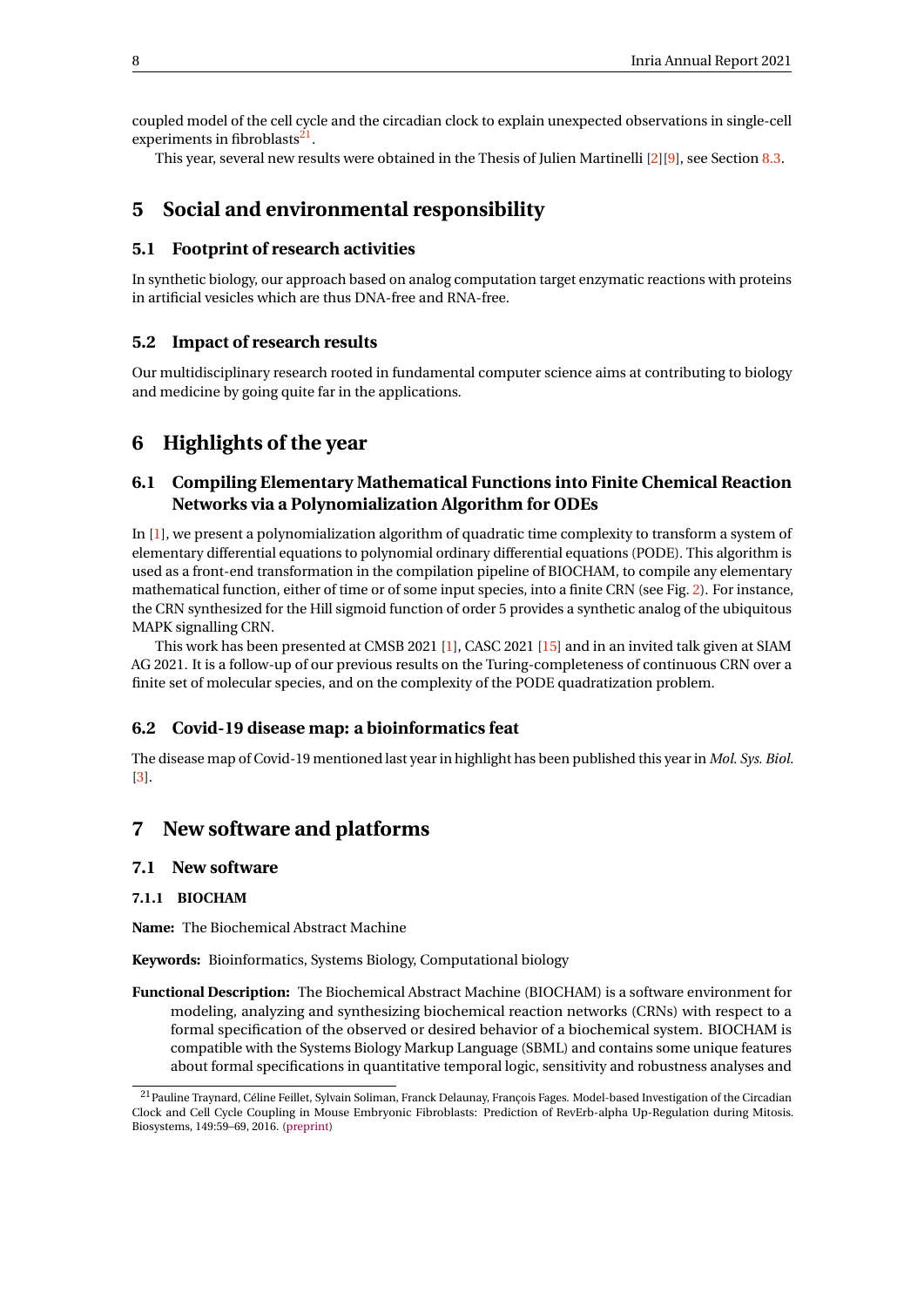

<span id="page-11-1"></span>Figure 2: Compilation pipeline implemented in BIOCHAM as a unique feature of this software to compile a formally differentiable function f into a finite CRN, either a function of time (plain arrows) or an input/output function (dashed arrows): P and **P** are polynomials, and **B** denotes the set of species introduced by polynomialization given with initial conditions **IC**. Termination is proved in [\[1\]](#page-23-6) for elementary mathematical functions.

parameter search in high dimension w.r.t. behavioral specifications, static analyses, and synthesis of CRNs.

**Release Contributions:** – compilation pipeline of elementary mathematical functions in at most bimolecular reaction networks over a finite set of abstract molecular species – improved heuristic quadratization algorithm to generate at most bi-molecular reactions – notebooks of Master classes in Bioinfomratics of molecular interaction networks – multiple improvements of the commands and documentation

**URL:** <http://lifeware.inria.fr/biocham4/>

**Contact:** Francois Fages

**Participants:** Francois Fages, Mathieu Hemery, Sylvain Soliman

<span id="page-11-0"></span>**7.1.2 CaSQ**

**Name:** CellDesigner as SBML-Qual

**Keywords:** SBML, Logical Framework, Knowledge representation

**Functional Description:** CaSQ transforms a big knowledge map encoded as an SBGN-compliant SBML file in CellDesigner into an executable Logical Model in SBML-Qual

**URL:** <https://casq.readthedocs.io/en/stable/>

**Contact:** Sylvain Soliman

**Participants:** Sylvain Soliman, Anna Niarakis, Aurélien Naldi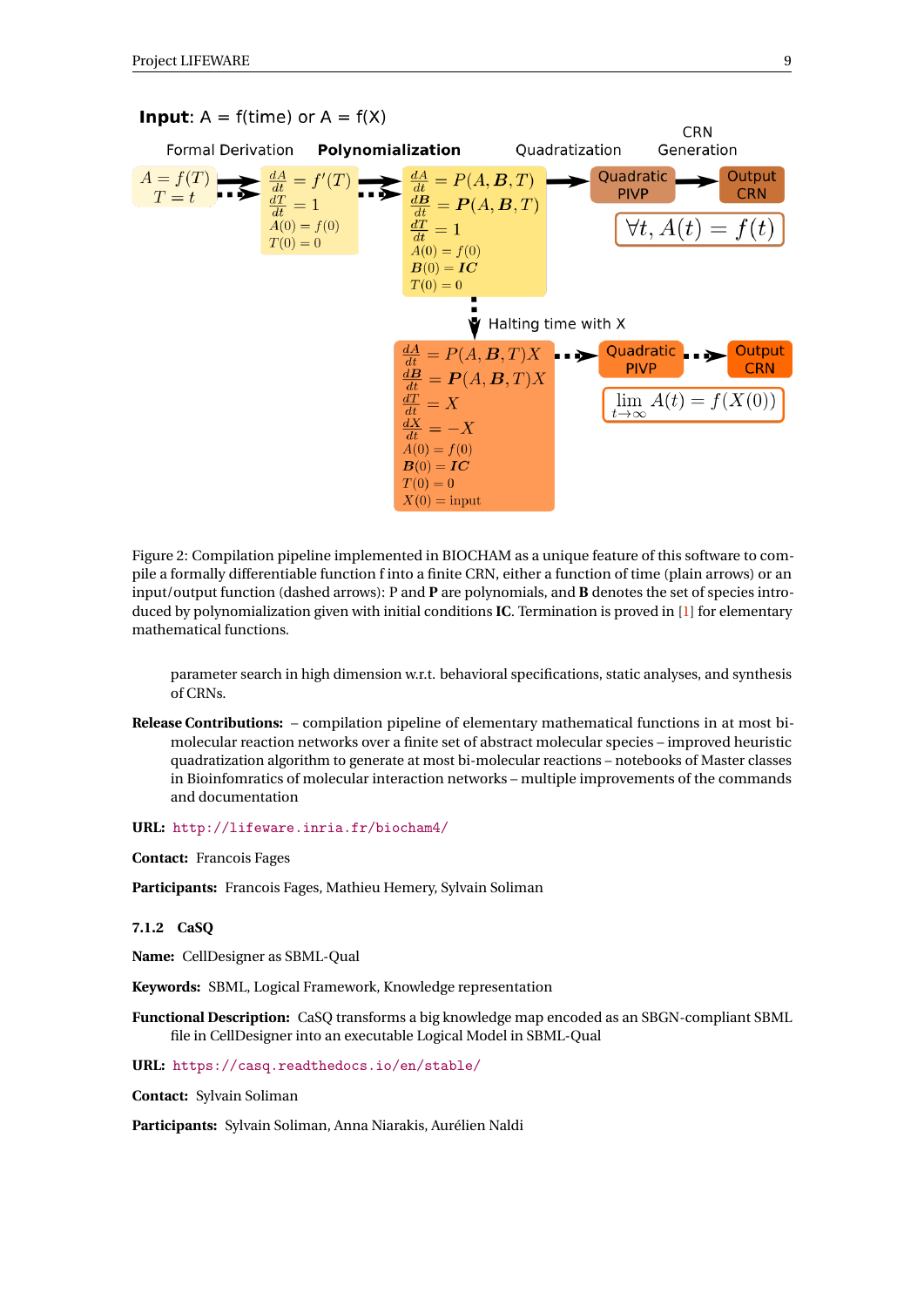#### **Partner:** Université d'Evry-Val d'Essonne

#### <span id="page-12-0"></span>**7.1.3 CoLoMoTo Notebook**

**Keywords:** Systems Biology, Computational biology

**Functional Description:** Dynamical models are widely used to summarize our understanding of biological networks, to challenge its consistency, and to guide the generation of realistic hypothesis before experimental validation. Qualitative models in particular enable the study of the dynamical properties that do not depend on kinetic parameters, which can be difficult to obtain. This platform integrates a wide collection of complementary software tools, along with interoperability features and a consistent Programming interface based on the popular Python language.

The platform is distributed as a Docker image, ensuring the reproducibility of the software environment. The use of Jupyter Notebooks provides a good balance between ease of use and flexibility. These notebooks can be further used to share precise analysis workflows, ensuring the dissemination of fully reproducible research work using this platform.

**URL:** <http://colomoto.org/notebook/>

**Publication:** [hal-01794294](https://hal.inria.fr/hal-01794294)

**Contact:** Aurélien Naldi

**Participants:** Sylvain Soliman, Aurélien Naldi

**Partners:** LaBRI, Institut Curie, ENS Paris, LRI - Laboratoire de Recherche en Informatique

### <span id="page-12-1"></span>**8 New results**

## <span id="page-12-2"></span>**8.1 Compiling Elementary Mathematical Functions into Finite Chemical Reaction Networks via a Polynomialization Algorithm for ODEs**

Participants François Fages, Mathieu Hemery, Sylvain Soliman.

The Turing completeness result for continuous chemical reaction networks (CRN) shows that any computable function over the real numbers can be computed by a CRN over a finite set of formal molecular species using at most bimolecular reactions with mass action law kinetics. The proof uses a previous result of Turing completeness for functions defined by polynomial ordinary differential equations (PODE), the dualrail encoding of real variables by the difference of concentration between two molecular species, and a back-end quadratization transformation to restrict to elementary reactions with at most two reactants. The presentation of a mathematical function as the solution of a PODE is however not always evident.

In [\[1,](#page-23-6) [15\]](#page-24-1), we present a polynomialization algorithm of quadratic time complexity to transform a system of elementary differential equations in PODE. This algorithm is used as a front-end transformation to compile any elementary mathematical function, either of time or of some input species, into a finite CRN (see Fig. [2\)](#page-11-1). We illustrate the performance of our compiler on a benchmark of elementary functions relevant to CRN design problems in synthetic biology specified by mathematical functions. In particular, the abstract CRN obtained by compilation of the Hill function of order 5 is compared to the natural ubiquitous CRN structure of MAPK signalling networks.

### <span id="page-12-3"></span>**8.2 Rule learning from time series data**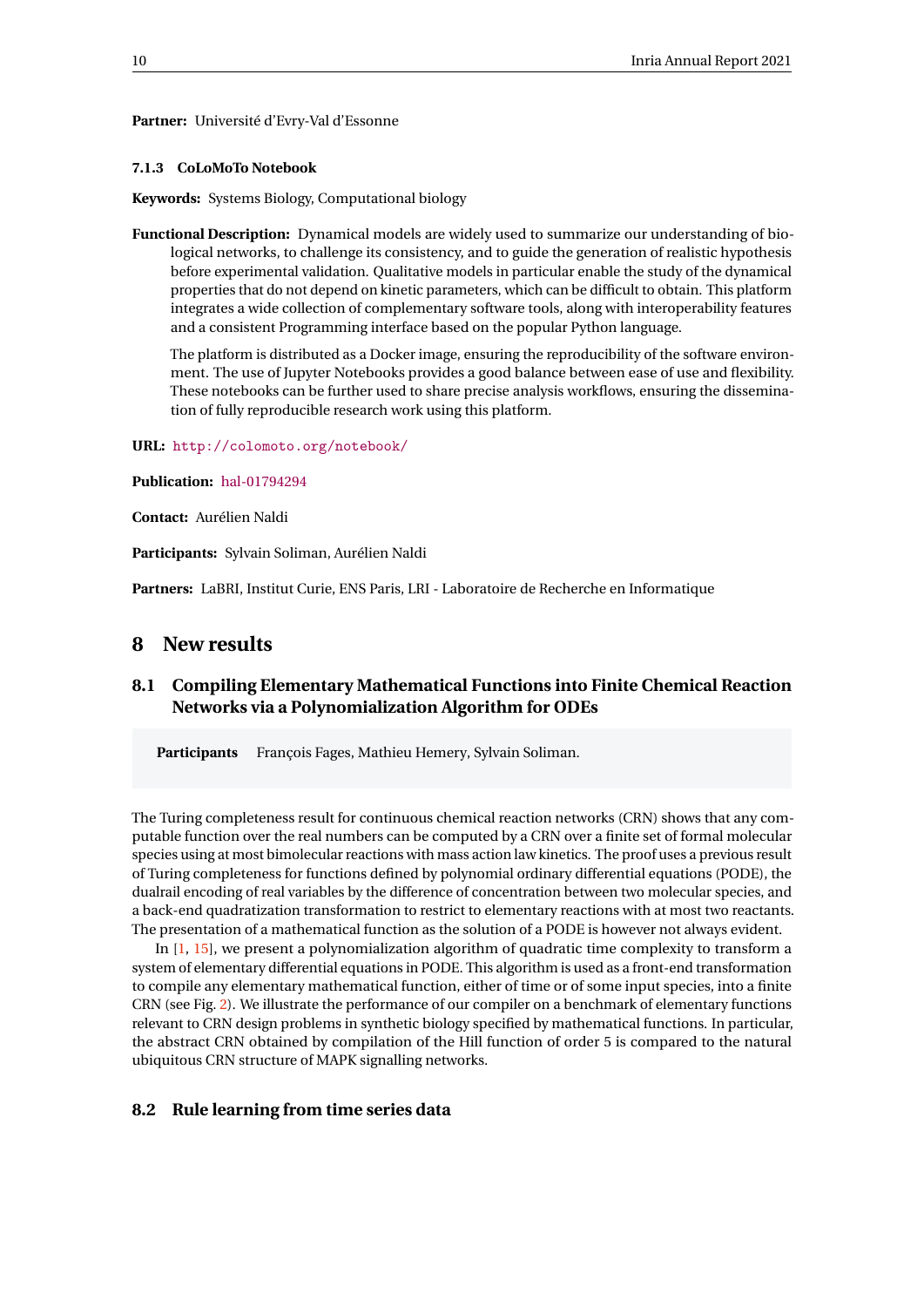**Participants** Marine Collery, François Fages, Jeremy Grignard, Mathieu Hemery, Julien Martinelli, Sylvain Soliman.

With the automation of biological experiments and the increase of quality of single cell data that can now be obtained by phosphoproteomic and time lapse videomicroscopy, automating the building of mechanistic models from these data time series becomes conceivable and a necessity for many new applications. While learning numerical parameters to fit a given model structure to observed data is now a quite well understood subject, learning the structure of the model is a more challenging problem that previous attempts failed to solve without relying quite heavily on prior knowledge about that structure.

In a paper in preparation, we present an unsupervised statistical learning heuristic search algorithm to infer reaction rules with a time complexity for inferring one reaction in linear time in the number of observed transitions in the traces, and quadratic time in the number of observed molecular species.

In the thesis of Marine Collery at IBM France in the domain fraud detection from bank transaction traces, we have evaluated a somewhat similar rule inference algorithm in [\[17\]](#page-25-0).

### <span id="page-13-0"></span>**8.3 Model learning to identify systemic regulators of the peripheral circadian clock**

**Participants** François Fages, Julien Martinelli, Sylvain Soliman.

In [\[2\]](#page-23-7), we present a model learning approach to identify systemic regulators of the peripheral circadian clock. Personalized medicine aims at providing patient-tailored therapeutics based on multi-type data towards improved treatment outcomes. Chronotherapy that consists in adapting drug administration to the patient's circadian rhythms may be improved by such approach. Recent clinical studies demonstrated large variability in patients' circadian coordination and optimal drug timing. Consequently, new eHealth platforms allow the monitoring of circadian biomarkers in individual patients through wearable technologies (rest-activity, body temperature), blood or salivary samples (melatonin, cortisol), and daily questionnaires (food intake, symptoms). A current clinical challenge involves designing a methodology predicting from circadian biomarkers the patient peripheral circadian clocks and associated optimal drug timing. The mammalian circadian timing system being largely conserved between mouse and humans yet with phase opposition, the study was developed using available mouse datasets.

We investigated at the molecular scale the influence of systemic regulators (e.g. temperature, hormones) on peripheral clocks, through a model learning approach involving systems biology models based on ordinary differential equations. To that end, we rely on prior knowledge encompassed in a circadian clock model that was also the subject of a publication in [\[9\]](#page-24-0). The latter allowed us to derive an approximation for the action of systemic regulators on the expression of three core-clock genes: *Bmal1*, *Per2* and *Rev-Erbα*. These time profiles were then fitted with a population of models, based on linear regression. Selected models involved a modulation of either *Bmal1* or *Per2* transcription most likely by temperature or nutrient exposure cycles. This agreed with biological knowledge on temperature-dependent control of *Per2* transcription. The strengths of systemic regulations were found to be significantly different according to mouse sex and genetic background.

### <span id="page-13-1"></span>**8.4 CRN model reductions by tropical equilibrations**

**Participants** Eléonore Bellot, François Fages, Sylvain Soliman.

In the framework of the ANR-DFG SYMBIONT project we investigate mathematical justification of SEPI reductions based on Tikhonov's theorem and their computation using tropical algebra methods and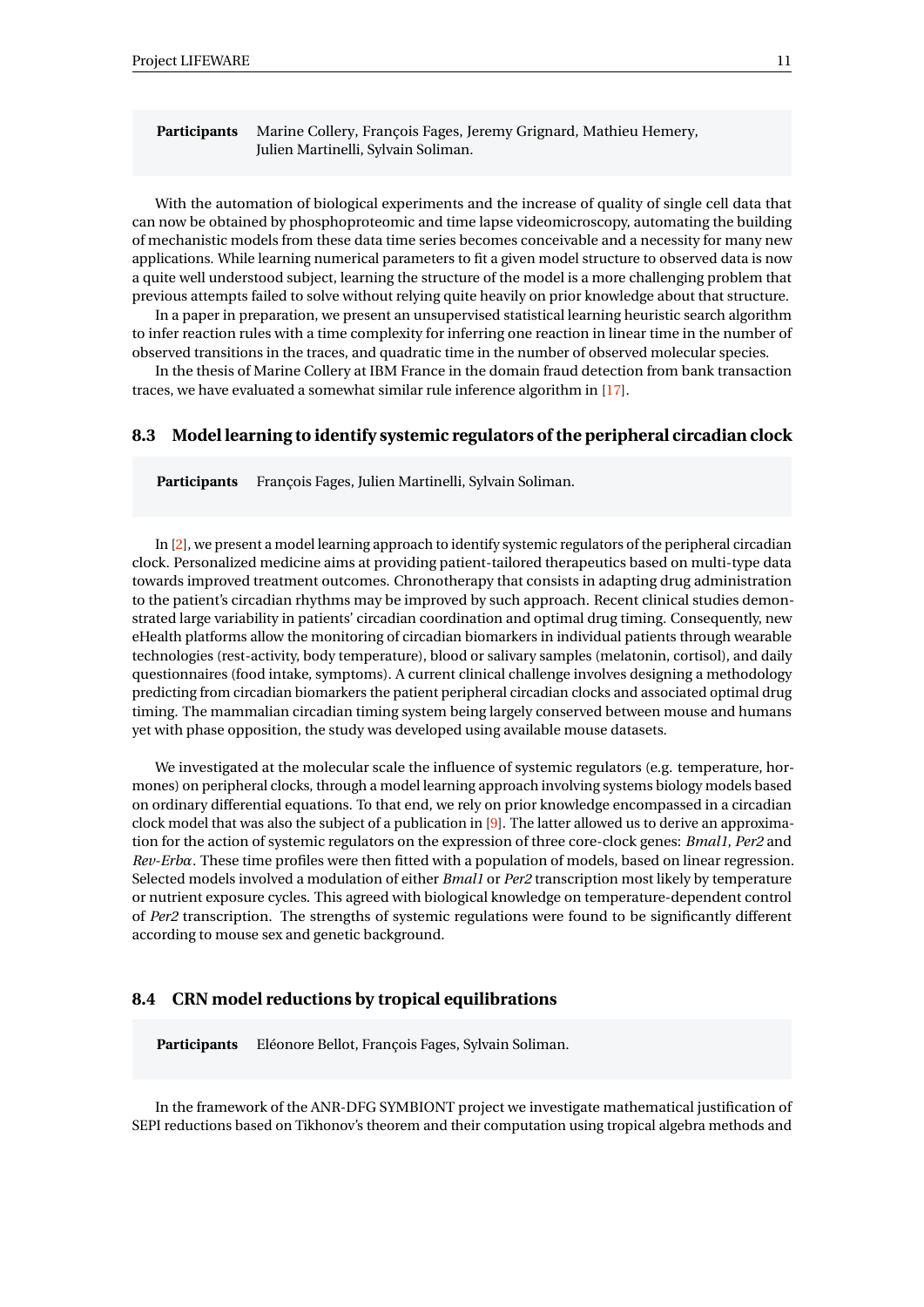constraint programming techniques<sup>[22](#page-14-3)</sup>.

This year we contributed to deliverable D2.1 on performance evaluation comparing polyhedral, SAT modulo theories (Z3) and constraint programming (BIOCHAM) methods.

### <span id="page-14-0"></span>**8.5 Reduction of linear networks with separated timescales**

**Participants** Aurélien Naldi.

In [\[14\]](#page-24-2), we introduced LNetReduce, a Python tool that simplifies linear dynamic networks, which are represented as digraphs labeled by integer timescale orders. Such models describe deterministic or stochastic monomolecular chemical reaction networks, but also random walks on weighted proteinprotein interaction networks, spreading of infectious diseases and opinion in social networks, communication in computer networks. The reduced network is obtained by graph and label rewriting rules and reproduces the full network dynamics with good approximation at all timescales.

#### <span id="page-14-1"></span>**8.6 Buffering semantics for qualitative models**

**Participants** Aurélien Naldi.

In collaboration with colleagues in the [discrete biomathematics](https://www.mi.fu-berlin.de/en/math/groups/dibimath) group at FU Berlin and the [I3S](https://www.i3s.unice.fr/en) [lab](https://www.i3s.unice.fr/en) at université de Nice, we study extended Boolean models with intermediate variables representing unknown delays on the interactions. This approach eliminates implicit kinetic assumptions in the classical updating modes of these models, not only to recover relevant dynamical behaviours, but also to provide a framework for reasoning on kinetic constraints which are sufficient to enable these behaviours.

This year, preliminary results have been presented in two public talks and the results have been generalized. An article is in preparation.

## <span id="page-14-2"></span>**8.7 Automated inference of Boolean models from molecular interaction maps using CaSQ**

**Participants** Martin Boutroux, Aurélien Naldi, Anna Niarakis, Sylvain Soliman.

Molecular interaction maps have emerged as a meaningful way of representing biological mechanisms in a comprehensive and systematic manner. However, their static nature provides limited insights to the emerging behavior of the described biological system under different conditions. Computational modelling provides the means to study dynamic properties through in silico simulations and perturbations. Last year we described how to bridge the gap between static and dynamic representations of biological systems with CaSQ, a software tool that infers Boolean rules based on the topology and semantics of molecular interaction maps built with CellDesigner (see Section [7.1.2\)](#page-11-0). We developed CaSQ by defining conversion rules and logical formulas for inferred Boolean models according to the topology and the annotations of the starting molecular interaction maps. We used CaSQ to produce executable files of existing molecular maps that differ in size, complexity and the use of SBGN standards. We also compared, where possible, the manually built logical models corresponding to a molecular map to the ones inferred by CaSQ. The tool is able to process large and complex maps built with CellDesigner (either following SBGN standards or not) and produce Boolean models in a standard output format, SBML-qual, that can be further analyzed using popular modelling tools. References, annotations and layout of the

<span id="page-14-3"></span><sup>&</sup>lt;sup>22</sup>Sylvain Soliman, François Fages, Ovidiu Radulescu. A constraint solving approach to model reduction by tropical equilibration. Algorithms for Molecular Biology, 9(24), 2014.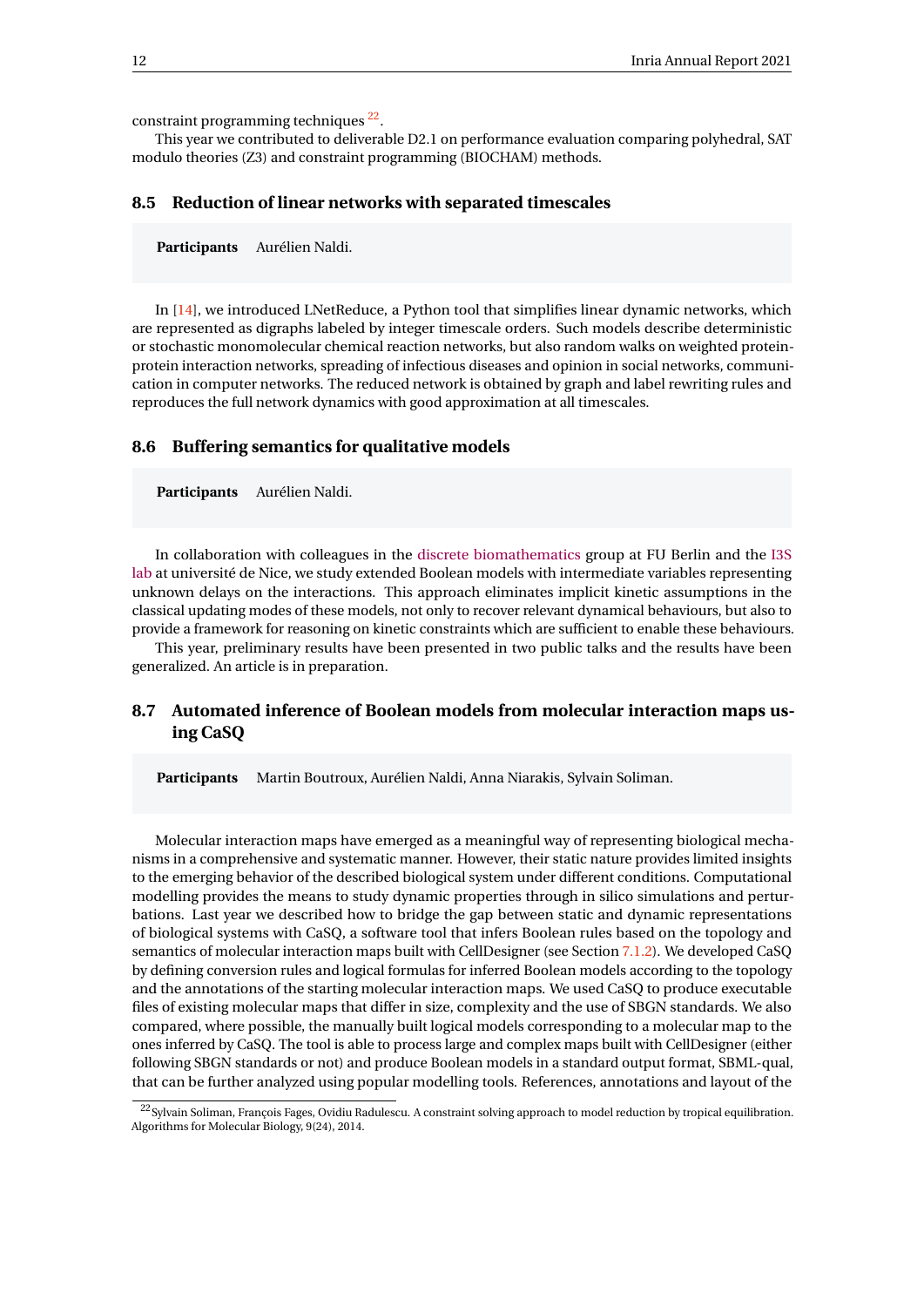CellDesigner molecular map are retained in the obtained model, facilitating interoperability and model reusability. This year this was used in the context of the Covid 19 Disease Map project as a fundamental part of the pipeline [\[3\]](#page-23-8)

## <span id="page-15-0"></span>**8.8 Setting the basis of best practices and standards for curation and annotation of logical models in biology**

**Participants** Aurélien Naldi, Anna Niarakis, Sylvain Soliman, Denis Thieffry.

The fast accumulation of biological data calls for their integration, analysis and exploitation through more systematic approaches. The generation of novel, relevant hypotheses from this enormous quantity of data remains challenging. Logical models have long been used to answer a variety of questions regarding the dynamical behaviours of regulatory networks. As the number of published logical models increases, there is a pressing need for systematic model annotation, referencing and curation in community-supported and standardised formats. In [\[12\]](#page-24-3) we summarise the key topics and future directions of a meeting entitled 'Annotation and curation of computational models in biology', organised as part of the 2019 [BC]2 conference. The purpose of the meeting was to develop and drive forward a plan towards the standardised annotation of logical models, review and connect various ongoing projects of experts from different communities involved in the modelling and annotation of molecular biological entities, interactions, pathways and models. This article defines a roadmap towards the annotation and curation of logical models, including milestones for best practices and minimum standard requirements.On September 2021 a second workshop took part in Basel under the auspices of [BC]2 conference, to discuss the advancements in the logical modelling community and exchange with other modelling communitites of systems biology toward a common framework for annotated, accessible, reproducible and interoperable computational models in biology. Sylvain Soliman and Anna Niarakis were co-organizers and a the proceedings paper is under preparation.

In [\[8\]](#page-24-4) , we review up-to-date efforts to address challenging biological questions by incorporating omic data into logic-based models and discuss critical difficulties in constructing and analyzing integrative, large-scale, logic-based models of biological mechanisms.Discrete, logic-based models are increasingly used to describe biological mechanisms. Initially introduced to study gene regulation, these models evolved to cover various molecular mechanisms, such as signaling, transcription factor cooperativity, and even metabolic processes. The abstract nature and amenability of discrete models to robust mathematical analyses make them appropriate for addressing a wide range of complex biological problems. Recent technological breakthroughs have generated a wealth of high-throughput data. Novel, literature-based representations of biological processes and emerging algorithms offer new opportunities for model construction.

In [\[6\]](#page-23-9), we revise the work of the Community of Special Interest (COSI) in Computational Modelling of Biological Systems (SysMod) that was launched in 2016. SysMod's main activity is an annual meeting at the Intelligent Systems for Molecular Biology (ISMB) conference, which brings together computer scientists, biologists, mathematicians, engineers, computational and systems biologists. SysMod maintains several online resources to facilitate interaction among the community members, including an online forum, a calendar of relevant meetings and a YouTube channel with talks and lectures of interest for the modelling community. For more than half a decade, the growing interest in computational systems modelling and multi-scale data integration has inspired and supported the SysMod community. Its members contribute to the annual COSI meeting and several related community workshops and meetings, focusing on computational modelling and standardisation efforts.

In [\[11\]](#page-24-5) , we aim to unravel mechanisms governing the regulation of key transcription factors in RA and derive patient-specific models to gain more insights into the disease heterogeneity and the response to treatment. We first use publicly available transcriptomic datasets (peripheral blood) relative to RA and machine learning to create an RA-specific transcription factor (TF) co-regulatory network. The TF cooperativity network is subsequently enriched in signalling cascades and upstream regulators using a state-of-the-art, RA-specific molecular map. Then, the integrative network is used as a template to analyse patients' data regarding their response to anti-TNF treatment and identify master regulators and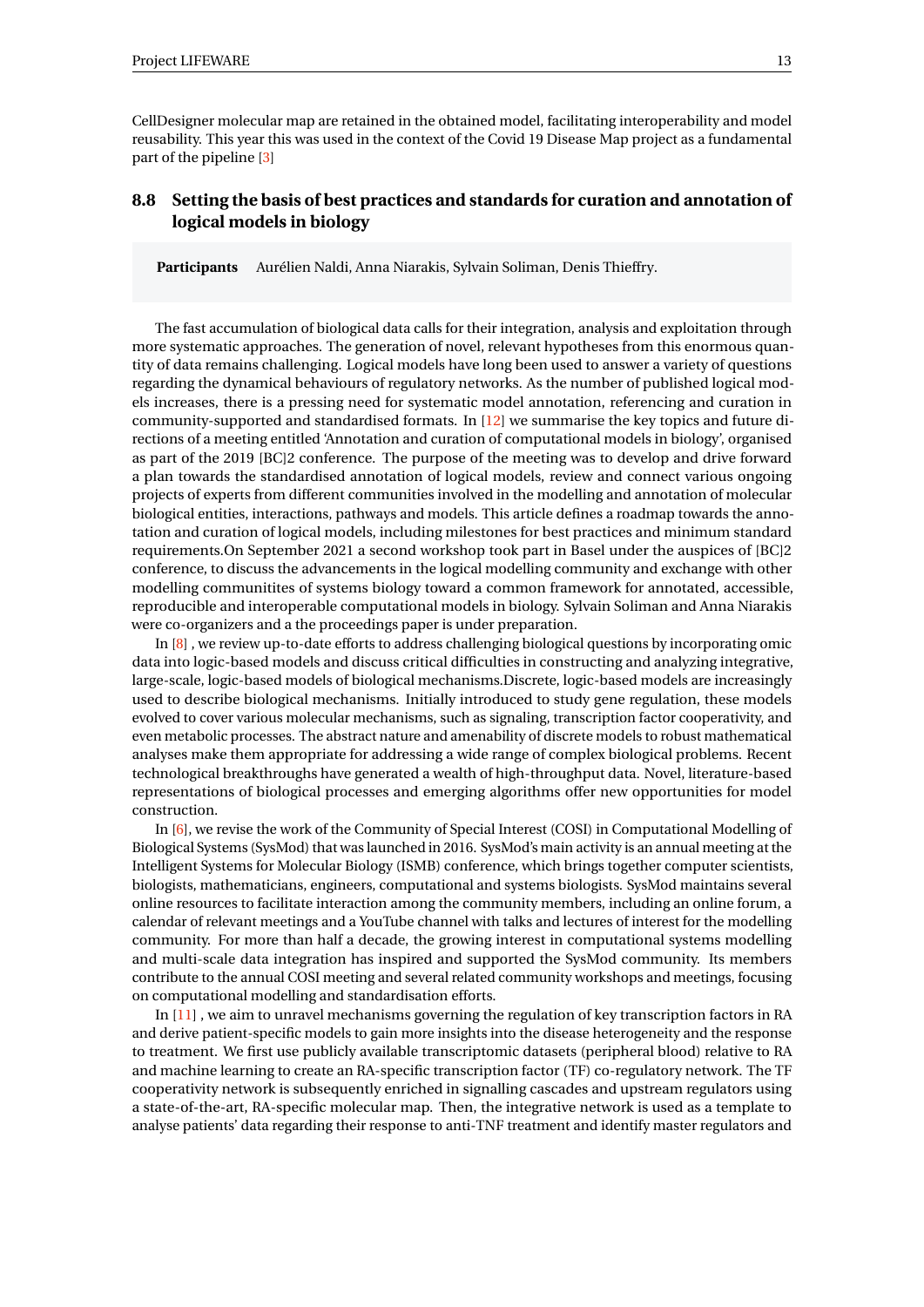upstream cascades affected by the treatment. Finally, we use the Boolean formalism to simulate in silico subparts of the integrated network and identify combinations and conditions that can switch on or off the identified TFs, mimicking the effects of single and combined perturbations.

### <span id="page-16-0"></span>**8.9 Dynamical modelling of type I IFN responses in SARS-CoV2 infection**

**Participants** Aurélien Naldi, Anna Niarakis, Sylvain Soliman.

In this work, we make use of the type I IFN graphical model developed during the COVID19 Disease Map project and available in the C19DM repository and the map-to-model translation framework (see Section [7.1.2\)](#page-11-0), to obtain an executable, dynamic model of type I IFN signalling for in silico experimentation. Our goal is to understand how we can maximize the Antiviral Immune response (production of ISGs), limit Inflammation, and amplify the inhibition of viral replication through the production of the IFNs. Starting from the CellDesigner map of the type I Interferon signalling we use the tool [CaSQ](https://pypi.org/project/casq/) to obtain an SBML qual file with preliminary Boolean rules. To cope with specificities of the COVID19 Disease Map repository, the tool CaSQ was adapted (version 1.0.0) to include: a) automatic merging of identical SBML species that can appear for visual purposes on the XML CellDesigner graph, b) the active suffix in the species name when the dotted circle was used to denote activation of a certain species. The SBML qual file was processed to ensure compatibility regarding name display in GINsim, and also control nodes were added in an attempt to reduce the number of inputs (from 37 to 7) and ease the computational cost. Given the size of the model (given the number of nodes and edges), an exhaustive attractors search would not be feasible. Therefore, we searched for attractors for a given set of initial conditions that cover different biological scenarios of the type I IFN pathway with or without the infection, and in the presence or absence of drugs. For the analysis we used the CoLoMoTo notebook implementation. Besides the dynamical analysis of the model which is based on literature mining, we are also using the model to assess the impact of target nodes prioritized by omic data analysis and drug target enrichment, performing single and combined perturbations. An article is in preparation.

## <span id="page-16-1"></span>**8.10 Fibroblasts as therapeutic targets in rheumatoid arthritis (RA) and cancer. Computational modeling of the metabolic reprogramming (glycolytic switch) in RA synovial fibroblasts (RASFs) and cancer associated fibroblasts (CAFs)**

**Participants** Sahar Aghakhani, Solene Mansour, Anna Niarakis, Sylvain Soliman.

Fibroblasts are critical regulators of several physiological processes linked to extracellular matrix regulation. Under certain conditions, fibroblasts can also transform into more aggressive phenotypes and contribute to disease pathophysiology. In this work, we highlight metabolic reprogramming as a critical event toward the transition of fibroblasts from quiescent to activated and aggressive cells, in rheumatoid arthritis and cancer. We draw obvious parallels and discuss how systems biology approaches and computational modeling could be employed to highlight targets of metabolic reprogramming and support the discovery of new lines of therapy. The objectives of this project are: a) First, to study similarities in the molecular and signalling pathways of RASFs and CAFs, which are involved in the regulation of glucose metabolism. b) Second, to create dynamic models that could be used for in silico perturbations in order to study the cells' response to different conditions such as inflammation, hypoxia, and elevated ROS levels, to name a few. Dynamical modelling is indispensable if we want to understand the emergent behaviour of the cells when complex and intertwined pathways are involved. c) Lastly, to identify and propose a possible mechanism (common or not) that could explain the fibroblasts' metabolic reprogramming regarding glucose in disease- specific conditions. An in-depth review focusing on RASFs and CAFs was recently published in Cancers [\[4\]](#page-23-10).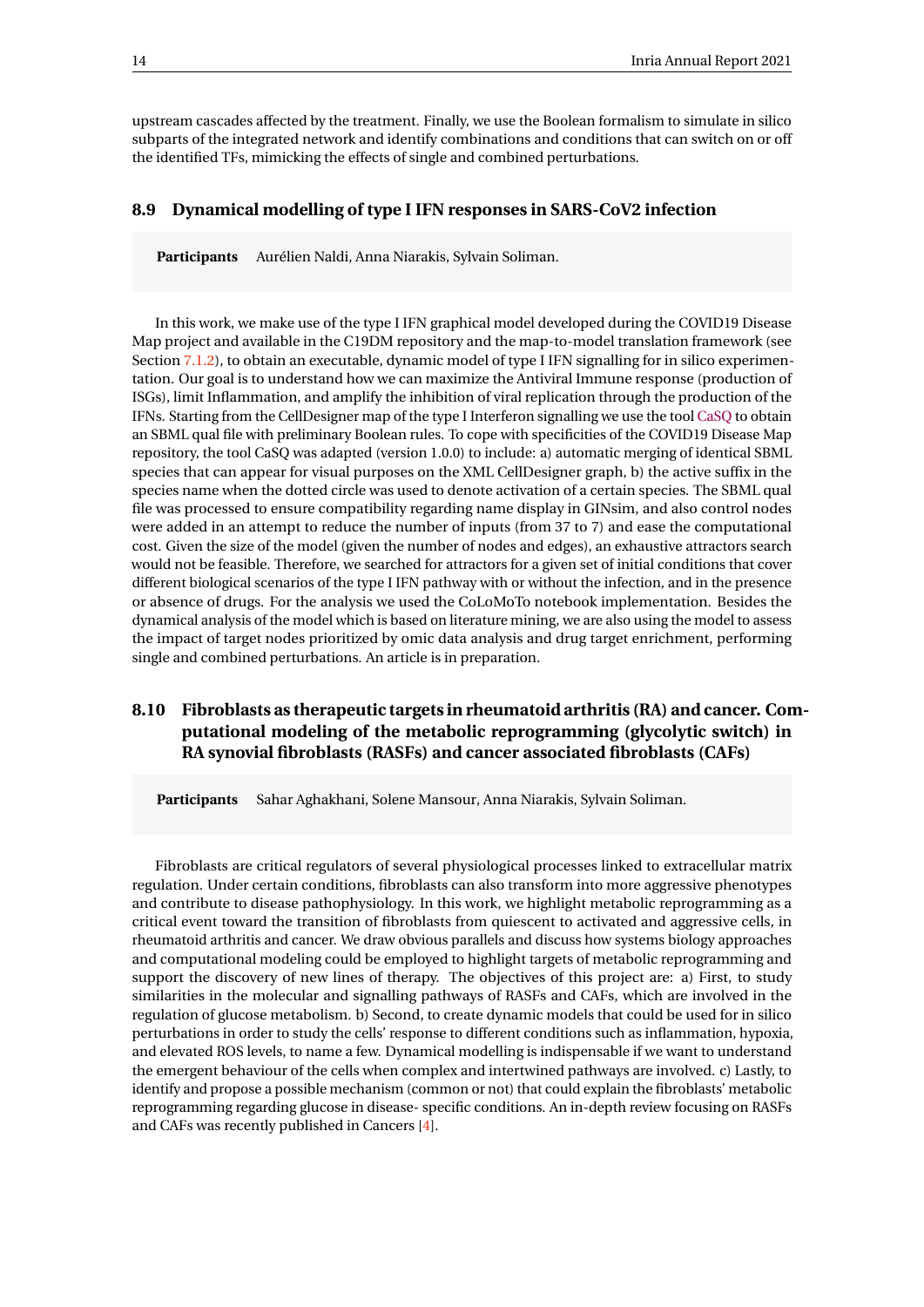## <span id="page-17-0"></span>**8.11 Inference of a modular, large-scale Boolean network for modelling the Rheumatoid Arthritis fibroblast-like synoviocytes**

**Participants** Aurélien Naldi, Anna Niarakis, Sylvain Soliman.

Rheumatoid arthritis fibroblast-like synoviocytes (RA FLS) are central players in the disease pathogenesis, as they are involved in the secretion of cytokines and proteolytic enzymes, exhibit invasive traits, high rate of self-proliferation and an apoptosis-resistant phenotype. Using the RA map and the tool CaSQ we build a large-scale dynamic model of RA FLS to study apoptosis, cell proliferation and growth, osteoclastogenesis and bone erosion, matrix degradation and cartilage destruction and inflammation outcomes. The RA FLS network was created selecting fibroblast-relevant sub-parts of the state-of-the-art RA map, and the Boolean rules were added using the tool CaSQ that infers logical formulae based on the topology and the semantics of the network (see Section  $7.1.2$ ). To cope with complexity, we also employ a "divide and conquer" strategy by creating separate executable sub-modules that comprise each only one phenotype. We present also reduced model versions that facilitate downstream analysis. Systematic testing of different initial conditions could further lead to predictions regarding the outcomes of specific perturbations, such as single or combined effects, simulated with the model by forcing or suppressing the activity of various factors of interest systematically. The goal is to gain a better understanding of the mechanisms that drive inflammation, resistance to apoptosis, high proliferation rate, and cartilage and bone degradation, and their coordination, to delineate and gain control of these outcomes (paper in preparation).

## <span id="page-17-1"></span>**8.12 Data-enriched signalling networks to decipher the dual tumor promoting/supressing effects of the Syk tyrosine kinase**

**Participants** Aurélien Naldi.

Spleen tyrosine kinase (SYK) can behave as an oncogene or a tumor suppressor, depending on the cell and tissue type. As pharmacological SYK inhibitors are currently evaluated in clinical trials, it is important to gain more information on the molecular mechanisms underpinning these opposite roles. In [\[5\]](#page-23-11), we reconstructed and compared data-enriched signaling networks using phosphoproteomic data from breast cancer and Burkitt lymphoma cell lines where SYK plays opposite roles. Our analysis shows that in breast cancer cells, the SYK target-enriched signaling pathways included intercellular adhesion and Hippo signaling components that are often linked to tumor suppression. In Burkitt lymphoma cells, the SYK target-enriched signaling pathways included molecules that could play a role in SYK prooncogenic function in B-cell lymphomas. These data demonstrate that proteomic profiling combined with mathematical network modeling allows untangling complex pathway interplays and revealing difficult to discern interactions among the SYK pathways that positively and negatively affect tumor formation and progression.

### <span id="page-17-2"></span>**8.13 Computational model of the microtubule tyrosination cycle**

Participants François Fages, Jeremy Grignard, Sylvain Soliman.

Microtubules and their post-translational modifications involved in major cellular processes such as: mitosis, cardiomyocyte contraction, and neuronal differentiation. More precisely, in neurons, the posttranslational modifications of detyrosination and tyrosination are crucial for neuronal plasticity, axon regeneration, recruitment and transports of proteins and correct neuronal wiring. We hypothesize that the decrease of density and length of microtubules and the loss of neuronal structures such as synapses,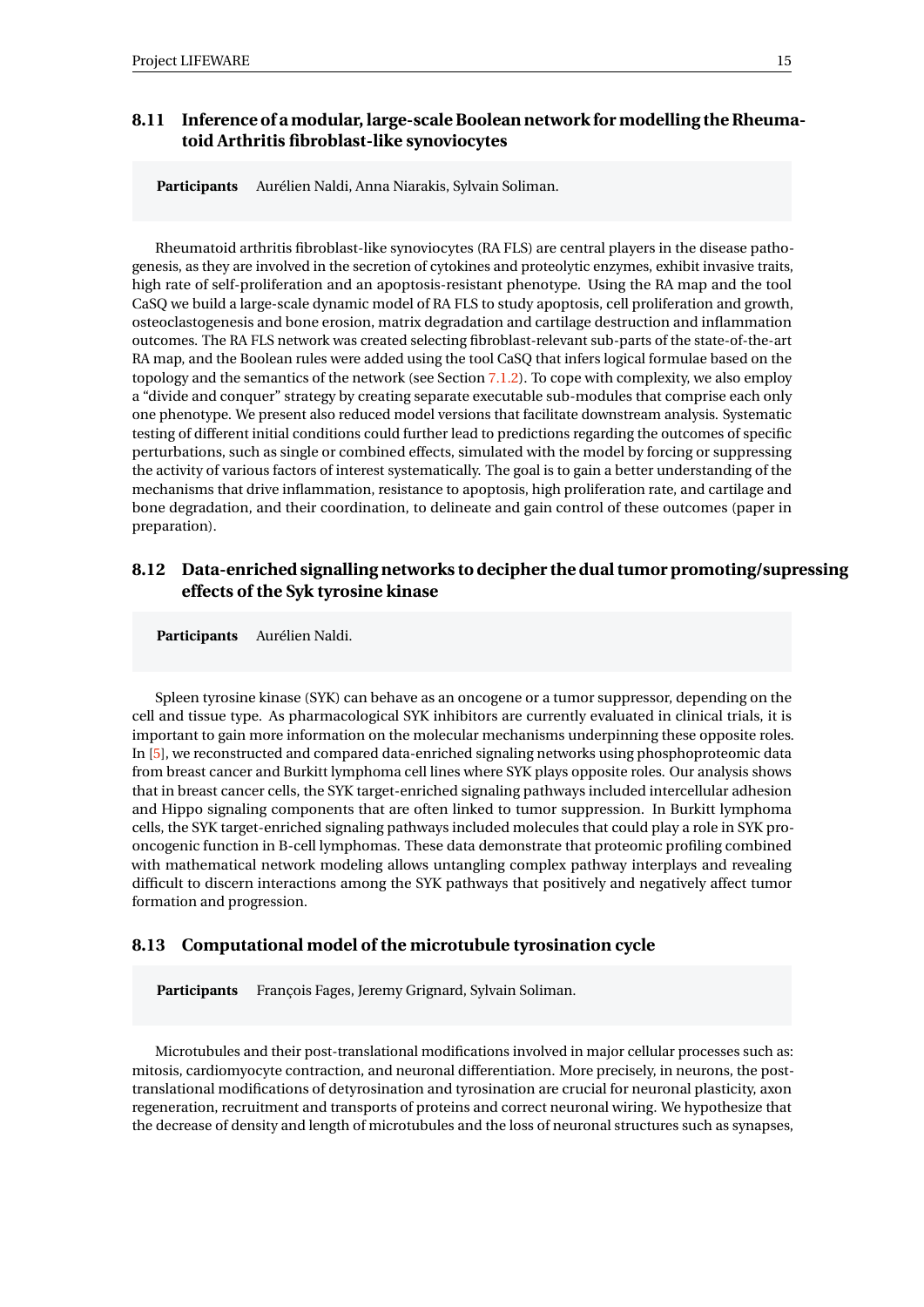dendritic spine and growth cone which are correlated with the progressive cognitive decline may be the consequence of the dysregulation of the cycle detyrosination/tyrosination in neurodegenerative disorder. This hypothesis is investigated in collaboration with Servier by combining experimental approaches with mathematical modelling in a paper currently under review.

### <span id="page-18-0"></span>**8.14 Computational model of inflammation process in skin**

Participants François Fages, Eléa Greugny, Mathieu Hemery.

Skin protects the body against external agents, for instance pathogens, irritants, or UV radiation, that can trigger inflammation. Inflammation is a complex phenomenon that is classified in two main types, acute and chronic. They are distinguished by different parameters such as the duration, the underlying mechanisms, the components involved like the type of immune cells, and the nature and intensity of the associated clinical signs. The computational models developed in collaboration with Johnson&Johnson France, combine mathematical and multi-agent modelling using BIOCHAM and EPISIM modelling tools.

In [\[7\]](#page-24-6) we study the effect of pH on skin inflammation using a multi-agent model.

## <span id="page-18-1"></span>**9 Bilateral contracts and grants with industry**

#### <span id="page-18-2"></span>**9.1 Bilateral contracts with industry**

### <span id="page-18-3"></span>**9.1.1 Institut de Recherches Servier**

**Participants** François Fages, Jeremy Grignard, Sylvain Soliman.

In the framework of the Cifre PhD thesis of Jeremy Grignard at Servier, we work on the coupling between computational modeling and biological experiment design, and on chemical reaction network inference methods from data time series.

#### <span id="page-18-4"></span>**9.1.2 Johnson&Johnson Santé Beauté France**

Participants François Fages, Elea Greugny, Mathieu Hemery, Sylvain Soliman.

In the framework of the Cifre PhD thesis of Eléa Greugny at Johnson&Johnson Santé Beauté France, we work on the computational modeling of inflammatory process in the skin, using multi-scale modeling and multi-agent simulation.

#### <span id="page-18-5"></span>**9.1.3 IBM research, France**

**Participants** Marine Collery, François Fages, Julien Martinelli, Sylvain Soliman.

In the framework of the PhD thesis of Marine Collery at IBM France, we work on rule learning from time series data in the context of learning fraud detection rules in bank transactions.

## <span id="page-18-6"></span>**10 Partnerships and cooperations**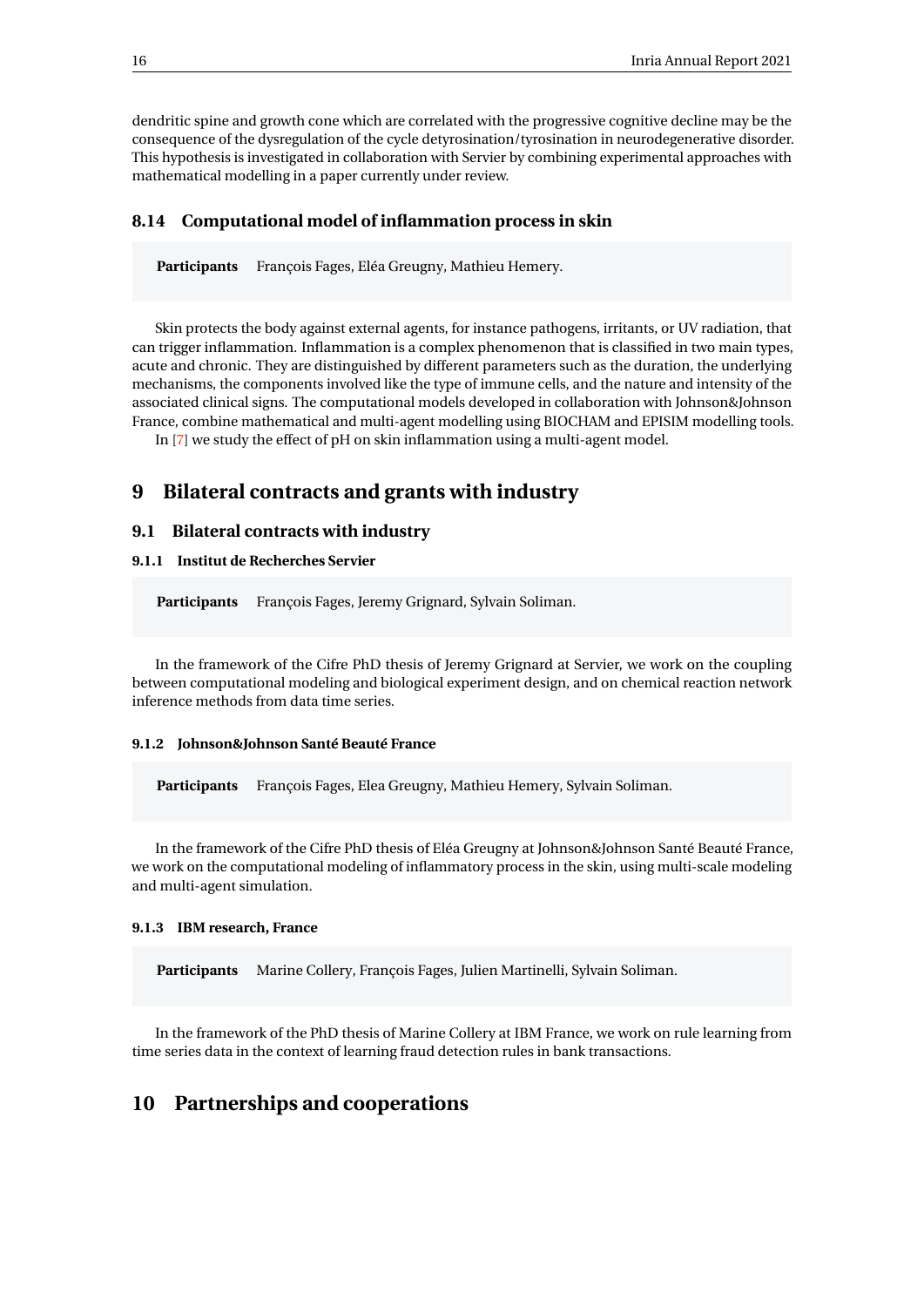**Participants** Eléonore Bellot, François Fages, Mathieu Hemery, Julien Martinelli, Sylvain Soliman.

### <span id="page-19-0"></span>**10.1 International research visitors**

#### <span id="page-19-1"></span>**10.1.1 Visits of international scientists**

The following researchers have been invited for short visits: The following researchers have been invited:

- Barbara Bravi, ENS Paris, for short visit and seminar;
- Zhang Xingjian, LIX, for a seminar.

### <span id="page-19-2"></span>**10.2 National initiatives**

#### <span id="page-19-3"></span>**10.2.1 ANR Projects**

- ANR *δ*[IFFERENCE](http://www.lix.polytechnique.fr/~bournez/DIFFERENCE/i.php/Main/HomePage) on "Complexity theory with discrete ODEs", coordinated by Olivier Bournez, Ecole Polytechnique, with F. Fages (Inria), F. Chyzak (Inria), A. Durand Univ. Paris-Diderot, F. Madelaine P. Valarché Univ. Créteil, N20 Jerôme Durand-Lose, Orléans - Moulay Barkatou Thomas Cluzeau, Limoges - Mathieu Sablik, Toulouse
- [ANR-DFG](https://www.symbiont-project.org) SYMBIONT (2018-2022) on "Symbolic Methods for Biological Systems", coordinated by T. Sturm (CNRS, LORIA, Nancy, France) and A. Weber (Univ. Bonn, Germany) with F. Fages (Inria), F. Boulier (U. Lille), O. Radulescu (U. Montpellier), A. Schuppert (RWTH Aachen), S. Walcher (RWTH Aachen), W. Seiler (U. Kassel);
- [ANR-MOST](http://www.agence-nationale-recherche.fr/Project-ANR-16-CE18-0029) BIOPSY (2016-2021) on "Biochemical Programming System", coordinated by F. Molina (CNRS, Sys2diag, Montpellier) and J.H. Jiang (National Taiwan University), with F. Fages (Inria);

## <span id="page-19-4"></span>**11 Dissemination**

### <span id="page-19-5"></span>**11.1 Promoting scientific activities**

**Participants** François Fages, Mathieu Hemery, Aurélien Naldi, Anna Niarakis, Sylvain Soliman.

### <span id="page-19-6"></span>**11.1.1 Scientific events: organisation**

François Fages is member of the Steering Committee of the conference series Computational Methods for Systems Biology (CMSB) since 2008.

Anna Niarakis and Sylvain Soliman were co-organizers of the [BC]2 2021 Workshop "Toward a common framework for annotated, accessible, reproducible and interoperable computational models in biology", September 13, 2021, Basel, Switzerland.

In addition, Anna Niarakis was co-organizer of the following events:

- SysMod Workshop 2021 Virtual;
- 6th Disease Maps Community Meeting, Virtual.
- Participation at the organizing committee of JOBIM 2021, 2022.
- Wellcome Trust Advanced Course in Computational Systems Biology for Complex Human Disease: from static to dynamic representations of disease mechanisms, Hinxton, Cambridge, UK 2021.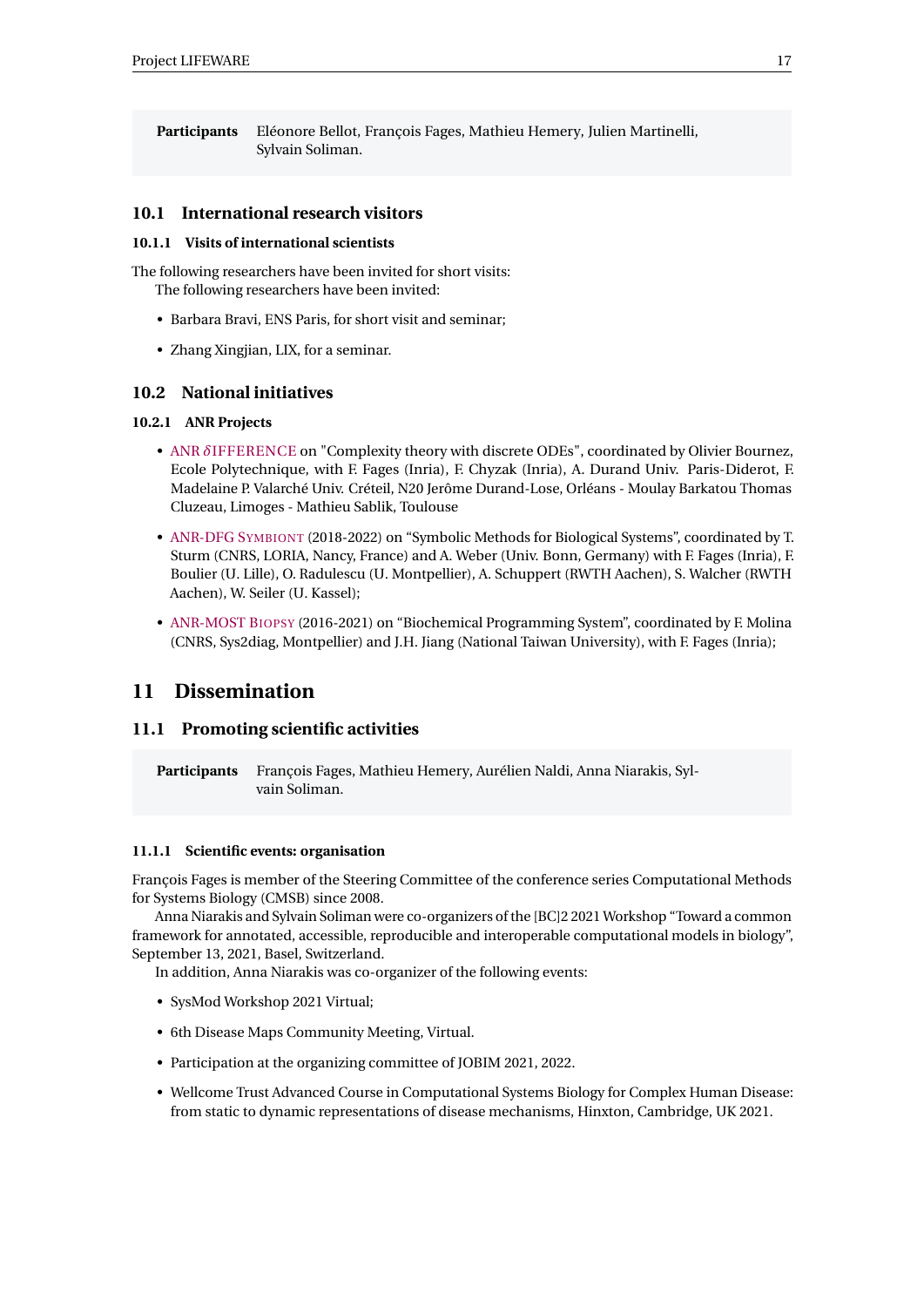#### <span id="page-20-0"></span>**11.1.2 Scientific events: selection**

François Fages was PC member of CMSB 2021, 19th International Conference on Computational Methods in Systems Biology, Bordeaux, France, 22nd-24th September 2021

Anna Niarakis was in the selection committee for SysMod 2021, JOBIM 2021, [BC]2 2021, WTAC 2021. Sylvain Soliman was PC member of

- BIOINFORMATICS BIOSTEC 2021, the International Joint Conference on Biomedical Engineering Systems and Technologies
- and CSBio 2021, The 12th International Conference on Computational Systems-Biology and Bioinformatics

Sylvain Soliman wrote reviews for CASC'21

#### <span id="page-20-1"></span>**11.1.3 Journal**

François Fages is member of

- the Editorial Board of the Computer Science area of the Royal Society Open Science journal, since 2014;
- the Editorial Board of the journal RAIRO OR Operations Research, since 2004.

Anna Niarakis is member of the Editorial Board of Scientific Reports Nature Publishing.

She wrote reviews for Molecular Medicine, Plos Computational Biology, Immunoinformatics, Frontiers in Applied Mathematics and Statistics, Nucleic Acid Research and Cancers.

François Fages wrote reviews for Theoretical Computer Science and Bioinformatics.

Mathieu Hemery wrote reviews for Physical Review Research, Physical Review E and the Royal Society Open Science.

Sylvain Soliman wrote reviews for Bioinformatics and PLoS Computational Biology.

### <span id="page-20-2"></span>**11.1.4 Invited talks**

François Fages and Sylvain Soliman gave two invited talks at SIAM AG 2021, Sochi, August 2021. Aurélien Naldi gave an invited online talk to the GT BIOSS, February 2021. Anna Niarakis gave the following invited talks:

- Keynote Speaker, COMBINE 2021, virtual, Do you speak Systems Biology? Shaping a common language for community work, October 11th 2021
- Invited Lecture at the Summer School, Logical Modeling for Experimental Design in Current and Future Biotechnology and Biomedicine, Trondheim, NTNU, Norway, 17 August 2020 - 28 August 2021
- Invited Speaker, GREEKC COST ACTION Workshop, virtual, Introduction to Disease Maps: successes and challenges, 24 June of 2021
- Invited speaker, COVID-19 Disease Map, a computational knowledge repository of SARS-CoV-2 virus-host interaction mechanisms, MSM Viral Pandemics meetings, virtual, 28th of January 2021

#### <span id="page-20-3"></span>**11.1.5 Leadership within the scientific community**

Anna Niarakis is:

- Member of the Scientific Advisory Board of [REACTOME](https://reactome.org/sab)
- Co-leader of the [Covid 19 Disease map project](https://covid.pages.uni.lu/ )
- Co-leader of the [Consortium Disease Maps](https://disease-maps.org/about )
- Coordinator of [SysMod](https://sysmod.info/ ) (Systems Modelling)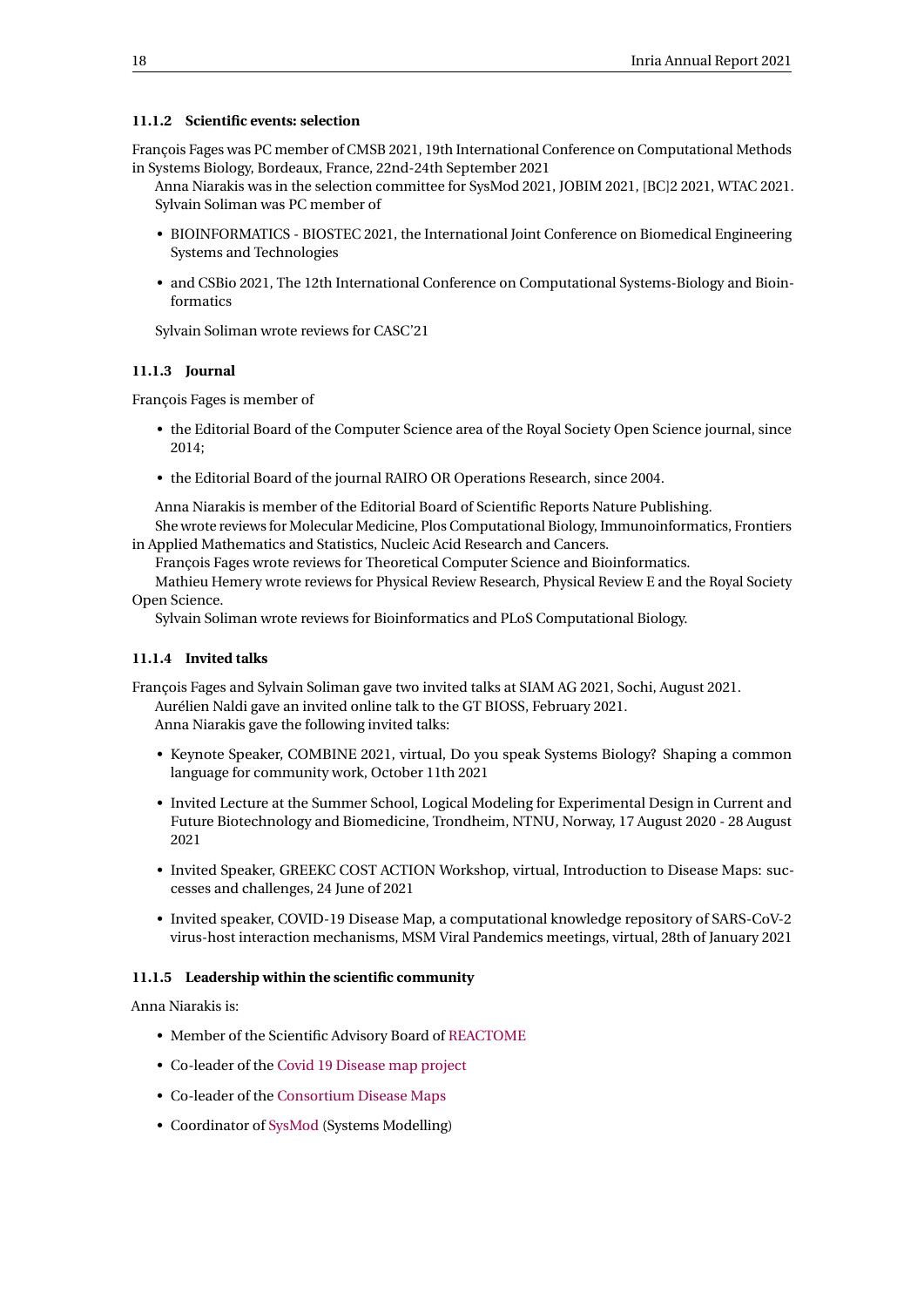### <span id="page-21-0"></span>**11.1.6 Scientific expertise**

François Fages evaluated one research project for UKRI BBSR, Biotechnology and Biological Sciences Research Council.

Anna Niarakis evaluated for:

- MRC Career Development Award
- Versus Arthritis UK PhD scholarship Award
- Wellcome Clinical Research Career Development Fellowship

She was also a member of the national jury for the concours CRCN INRAE 2021

#### <span id="page-21-1"></span>**11.1.7 Research administration**

François Fages is member of

- "Bureau du Comité des équipes-projets du centre Inria SIF"
- "Bureau du département Informatique Données et Intelligence Artificielle (IDIA) de l'Institut Polytechnique de Paris"
- Scientific committee of the Doctorate School "ED 474 Frontière de l'Innovation en Recherche (FIRE)" (from 2010 to October 2021)
- Ecole Doctorale ED IPP 626 ED, Institut Polytechnique de Paris, since its creation in 2019

Aurelien Naldi and Anna Niarakis are members of [CoLoMoTo](http://www.colomoto.org/) (Consortium for Logical Models and Tools).

Anna Niarakis is member of the [French Bioinformatics Society.](https://www.sfbi.fr/) Sylvain Soliman is member of the "Commission Scientifique" of Inria Saclay-IdF.

## <span id="page-21-2"></span>**11.2 Teaching - Supervision - Juries**

**Participants** Eléonore Bellot, François Fages, Mathieu Hemery, Julien Martinelli, Aurélien Naldi, Anna Niarakis, Sylvain Soliman.

### <span id="page-21-3"></span>**11.2.1 Teaching**

- International advanced course: Anna Niarakis, Ben Hall (co-organizers), Aurélien Naldi, Sylvain Soliman (trainers) [Computational Systems Biology for Complex Human Disease,](https://coursesandconferences.wellcomeconnectingscience.org/event/computational-systems-biology-for-complex-human-disease-from-static-to-dynamic-representations-of-disease-mechanisms-virtual-20211213/) MRC University of Cambridge, Wellcome Trust course WGC Advanced Course, 13-17 December 2021, Hinxton, Cambridge UK.
- International advanced course: Aurélien Naldi, Anna Niarakis (trainers) [Logical Modeling for](https://www.ntnu.edu/studies/courses/BI8040/2021) [Experimental Design in Biotechnology and Biomedicine,](https://www.ntnu.edu/studies/courses/BI8040/2021) August 23-26 2021, NTNU, Trondheim, Norway.
- Master 2: François Fages (coordinator 24h and teacher 12h), Jérôme Feret (12h) *[C2-19 Biochemical](https://lifeware.inria.fr/wiki/Fages/BiochemicalProgramming) [Programming](https://lifeware.inria.fr/wiki/Fages/BiochemicalProgramming)*, Master Parisien de Recherche en Informatique (MPRI), Paris.
- Ingénieur Ecole Polytechnique, Master 1: François Fages (coordinator, 18h lectures, 14h TD), Mathieu Hemery (6h TD) [INF555 - Constraint-based Modeling and Algorithms for Decision Making](http://lifeware.inria.fr/wiki/Main/ConstraintModeling) [Problems](http://lifeware.inria.fr/wiki/Main/ConstraintModeling) [Master Artificial Intelligence, Master Science and Technology, Ecole Polytechnique.](https://portail.polytechnique.edu/graduatedegree/master/artificial-intelligence-advanced-visual-computing/program-structure)
- Ingénieur Ecole Polytechnique, Master 1: François Fages, Sylvain Soliman (co-coordinators 60h) [INF473L - Bioinformatics of interaction networks](https://lifeware.inria.fr/wiki/Fages/MODALINF473L) not taught in 2021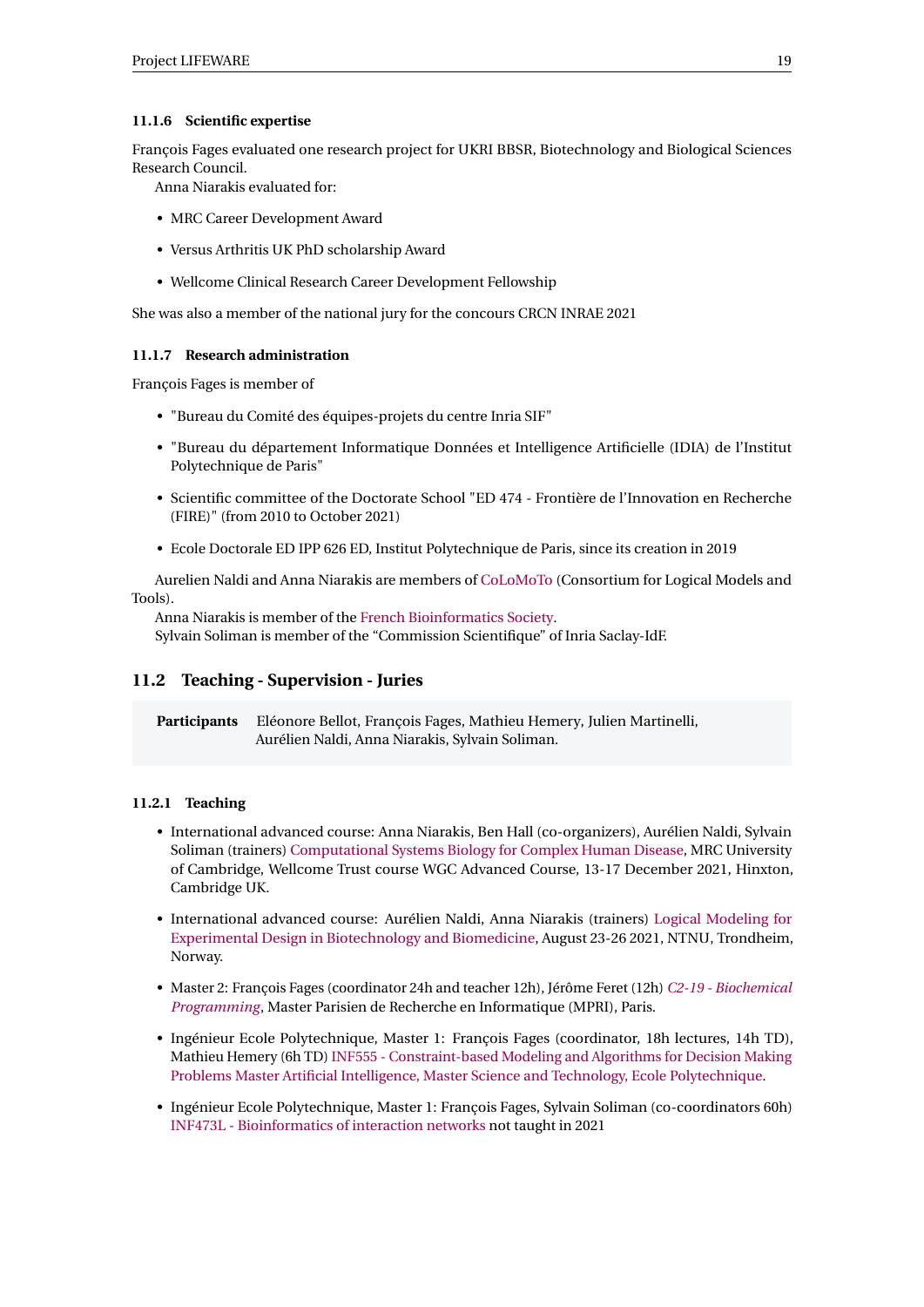- Bachelor 3: François Fages (co-coordinator, 12h lectures), Mathieu Hemery (12h TD), [CSE 307 -](https://lifeware.inria.fr/wiki/Main/LogicProgramming) [Constraint Logic Programming,](https://lifeware.inria.fr/wiki/Main/LogicProgramming) Ecole Polytechnique.
- Bachelor 2: Eléonore Bellot (teacher 6h) *CSE201 Object-oriented Programming in C++* TD and project supervision
- L2: Julien Martinelli (teaching assistant 42h) [Real Analysis, Université de Paris](https://math-info.u-paris.fr/licence-de-mathematiques/parcours-mathematiques-applications-et-enseignement/) / (teaching assistant 18h) [Multivariate functions, Université de Paris](https://math-info.u-paris.fr/licence-de-mathematiques/parcours-mathematiques-applications-et-enseignement/)
- Anna Niarakis is the pedagogical responsible for the Double Bachelor in Life Sciences and Informatics at Paris Saclay University.

#### <span id="page-22-0"></span>**11.2.2 Supervision**

- PhD in progress: Sahar Aghakhani, "Fibroblasts as therapeutic targets in rheumatoid arthritis (RA) and cancer. Computational modeling of the metabolic reprogramming (glycolytic switch) in RA synovial fibroblasts (RASFs) and cancer associated fibroblasts (CAFs)" , ED Paris-Saclay, Sep. 2020, Anna Niarakis and Sylvain Soliman (50%)
- PhD stopped : Eléonore Bellot, "Réduction de modèles différentiels par résolution de contraintes d'algèbre tropicale (min,+)", ED IPP, Ecole Polytechnique, Sept. 2018, F. Fages and S. Soliman (50-50%)
- PhD in progress : Marine Collery, "Apprentissage de règles à partir de données dépendantes du temps appliqué à la détection de fraudes", ED IPP, Ecole Polytechnique, Sept. 2020, P. Bonnard, F. Fages (1/3) and R. Kuiters, IBM research France
- PhD in progress : Eléa Greugny, "Development and Implementation of a Mathematical Model of Inflammation in the Human Skin", ED IPP, Ecole Polytechnique, Aug. 2019, F. Fages (1/3), J. Bensaci, G. Stamatas, Johnson&Johnson Santé Beauté France
- PhD in progress : Jérémy Grignard, "Apprentissage de modèles à partir de données pour la conception d'expériences de criblage et la recherche de médicaments", ED IPP, Ecole Polytechnique, Mar. 2019, F. Fages and T. Dorval, Servier (50%)
- PhD in progress : Julien Martinelli, "Apprentissage de modèles mécanistes à partir de données temporelles, application à la personnalisation de la chronothérapie des cancers", ED IPP, Ecole Polytechnique, Oct. 2018, F. Fages and A. Ballesta, INSERM (50%)

Anna Niarakis was a mentor for the [2021 iGem Evry -Paris Saclay team](https://2021.igem.org/Team:Evry_Paris-Saclay ) (gold medal).

### <span id="page-22-1"></span>**11.2.3 Juries**

François Fages participated in the juries of:

- HDR Anna Niarakis, Université d'Evry Paris-Saclay, *Rapporteur*, 10 mai 2021;
- PhD Gaspard Ducamp, Sorbonne Université, *Rapporteur*, 13 avril 2021;
- PhD Emilie Allart, Université de Lille, 29 janvier 2021.

Anna Niarakis participated in the juries of:

- PhD Nicolas Sompairac, "Unsupervised hierarchical deconvolution of gene expression data to unravel the tumor micro-environment complexity", PSL, Paris, Institut Curie, December 10th, 2021;
- PhD Laure Talarmain, MRC Cancer Unit, Hutchison/MRC Research Centre, University of Cambridge, *External Reviewer*, February 4th, 2021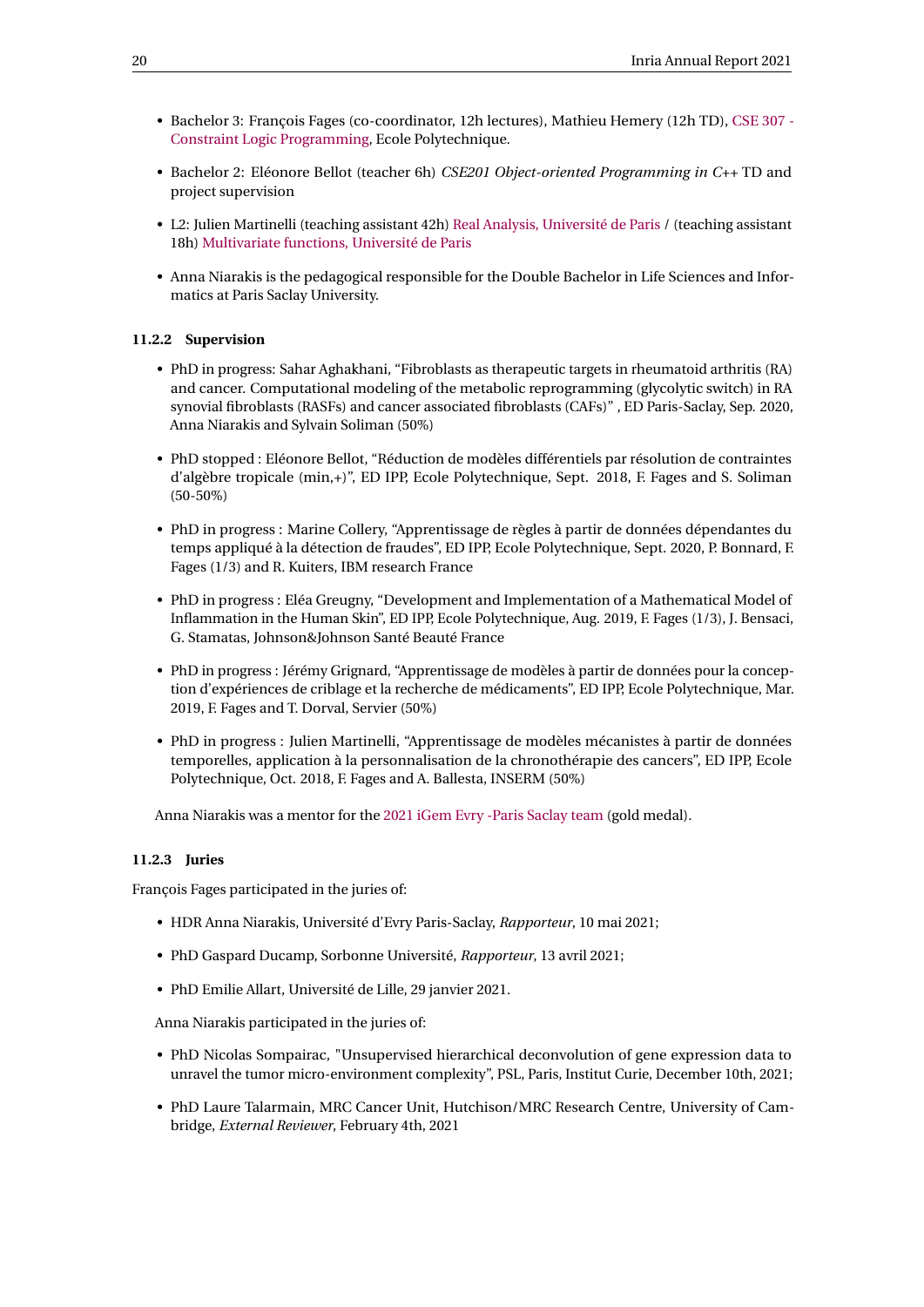## <span id="page-23-0"></span>**11.3 Popularization**

**Participants** Mathieu Hemery, Anna Niarakis.

### <span id="page-23-1"></span>**11.3.1 Articles and contents**

The Covid-19 disease map published in [\[18\]](#page-25-1) is the subject of several popularization actions and [web pages](https://www.genopole.fr/temps-forts/actualites/covid19-carte-info-mecanismes/) Mathieu Hemery help the mediation team of the Saclay Center to realize a video of vulgarization around the notion of algorithm.

### <span id="page-23-2"></span>**11.3.2 Education**

Mathieu Hemery take part to the inria stand for the 30 years of the "Fête de la Science" on the campus of the École polytechnique.

Fête de la sciences : [Genopole : visite guidée,](https://fete-science-univevry-genopole.fr/visites/visite-guidee-de-genhotel/ ) oct. 2021.

## <span id="page-23-3"></span>**12 Scientific production**

### <span id="page-23-4"></span>**12.1 Major publications**

- <span id="page-23-6"></span>[1] M. Hemery, F. Fages and S. Soliman. 'Compiling Elementary Mathematical Functions into Finite Chemical Reaction Networks via a Polynomialization Algorithm for ODEs'. In: *Proceedings of the nineteenth international conference on Computational Methods in Systems Biology,* CMSB 2021 - 19th International Conference on Computational Methods in Systems Biology. Bordeaux, France, 22nd Sept. 2021. URL: <https://hal.inria.fr/hal-03220725>.
- <span id="page-23-7"></span>[2] J. Martinelli, S. Dulong, X.-M. Li, M. Teboul, S. Soliman, F. Lévi, F. Fages and A. Ballesta. 'Model learning to identify systemic regulators of the peripheral circadian clock'. In: *Bioinformatics* 37.Supplement\_1 (12th July 2021), p. 9. DOI: [10.1093/bioinformatics/btab297](https://doi.org/10.1093/bioinformatics/btab297). URL: [https://hal](https://hal.inria.fr/hal-03183579) [.inria.fr/hal-03183579](https://hal.inria.fr/hal-03183579).
- <span id="page-23-8"></span>[3] M. Ostaszewski, A. Niarakis, A. Mazein, I. Kuperstein, R. Phair, A. Orta-Resendiz, V. Singh, S. S. Aghamiri, M. L. Acencio, E. Glaab et al. 'COVID19 Disease Map, a computational knowledge repository of virus-host interaction mechanisms'. In: *Molecular Systems Biology* 17.10 (1st Oct. 2021), e10387. DOI: [10.15252/msb.202110387](https://doi.org/10.15252/msb.202110387). URL: <https://hal.inria.fr/hal-03385317>.

## <span id="page-23-5"></span>**12.2 Publications of the year**

#### **International journals**

- <span id="page-23-10"></span>[4] S. Aghakhani, N. Zerrouk and A. Niarakis. 'Metabolic Reprogramming of Fibroblasts as Therapeutic Target in Rheumatoid Arthritis and Cancer: Deciphering Key Mechanisms Using Computational Systems Biology Approaches'. In: *Cancers* 13.1 (Jan. 2021), p. 35. DOI: [10.3390/cancers13010035](https://doi.org/10.3390/cancers13010035). URL: <https://hal.archives-ouvertes.fr/hal-03105351>.
- <span id="page-23-11"></span>[5] M. Buffard, A. Naldi, G. G. Freiss, M. Deckert, O. Radulescu, P. Coopman and R. M. Larive. 'Comparison of SYK Signaling Networks Reveals the Potential Molecular Determinants of Its Tumor-Promoting and Suppressing Functions'. In: *Biomolecules* 11.2 (Feb. 2021), p. 308. DOI: [10.3390/bi](https://doi.org/10.3390/biom11020308) [om11020308](https://doi.org/10.3390/biom11020308). URL: <https://hal-cnrs.archives-ouvertes.fr/hal-03160560>.
- <span id="page-23-9"></span>[6] A. Dräger, T. Helikar, M. Barberis, M. Birtwistle, L. Calzone, C. Chaouiya, J. Hasenauer, J. R. Karr, A. Niarakis, M. Rodríguez Martínez, J. Saez-Rodriguez and J. Thakar. 'SysMod: the ISCB community for data-driven computational modelling and multi-scale analysis of biological systems'. In: *Bioinformatics* 37.21 (24th June 2021), pp. 3702–3706. DOI: [10.1093/bioinformatics/btab229](https://doi.org/10.1093/bioinformatics/btab229). URL: <https://hal.archives-ouvertes.fr/hal-03515692>.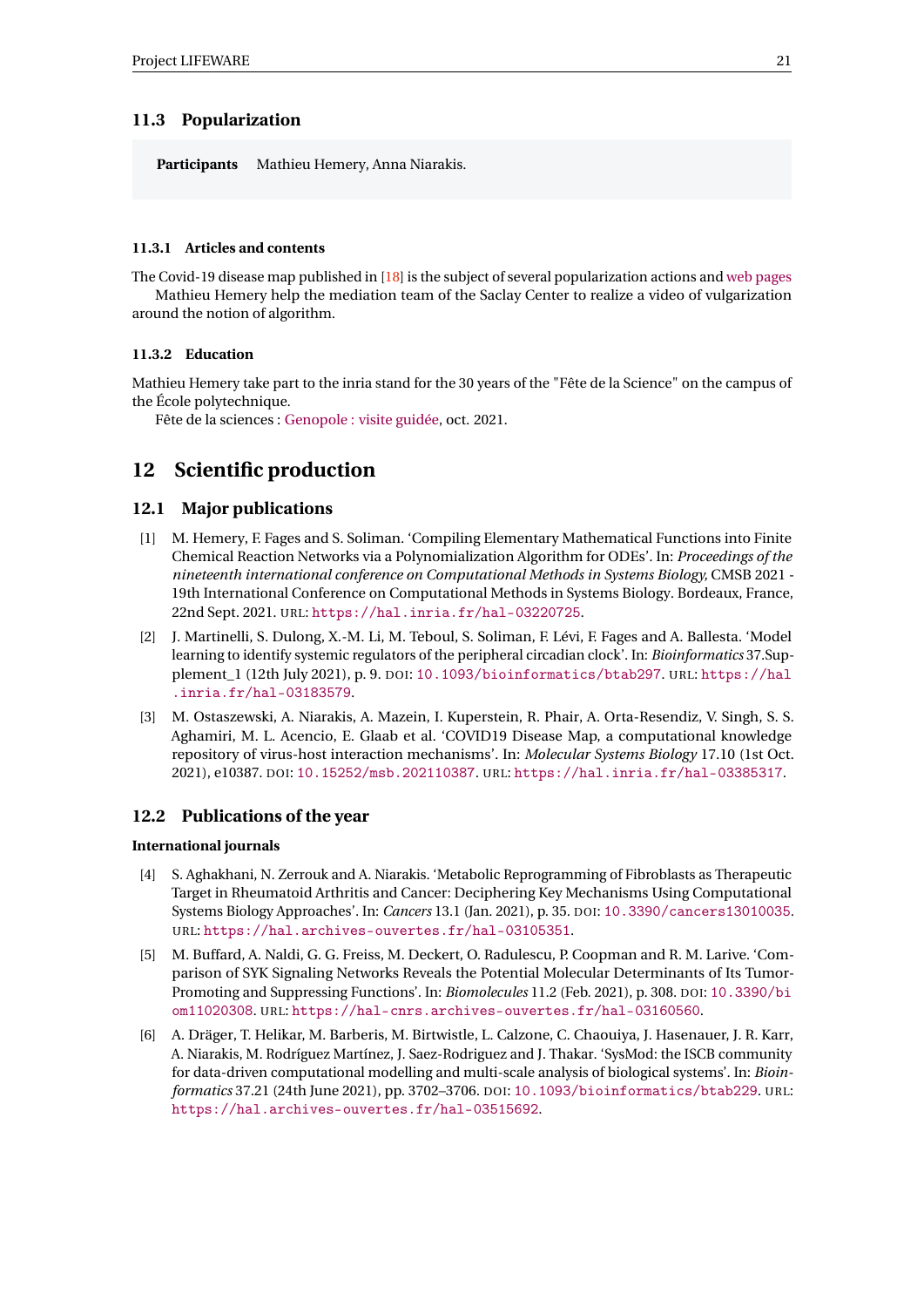- <span id="page-24-6"></span>[7] E. Greugny, J. Bensaci, F. Fages and G. Stamatas. 'Simulations of pH-effects on kallikrein activity predict compromised skin barrier and predisposition to irritations and dryness characteristic of atopic dermatitis (poster abstract)'. In: *Journal of Investigative Dermatology* 141.10 (Oct. 2021), S171. DOI: [10.1016/j.jid.2021.08.136](https://doi.org/10.1016/j.jid.2021.08.136). URL: <https://hal.inria.fr/hal-03504443>.
- <span id="page-24-4"></span>[8] B. A. Hall and A. Niarakis. 'Data integration in logic-based models of biological mechanisms'. In: *Current Opinion in Systems Biology* 28 (2021), p. 100386. DOI: [10.1016/j.coisb.2021.100386](https://doi.org/10.1016/j.coisb.2021.100386). URL: <https://hal.archives-ouvertes.fr/hal-03515653>.
- <span id="page-24-0"></span>[9] J. Hesse, J. Martinelli, O. Aboumanify, A. Ballesta and A. Relógio. 'A mathematical model of the circadian clock and drug pharmacology to optimize irinotecan administration timing in colorectal cancer'. In: *Computational and Structural Biotechnology Journal* 19 (2nd Sept. 2021), pp. 5170–5183. DOI: [10.1016/j.csbj.2021.08.051](https://doi.org/10.1016/j.csbj.2021.08.051). URL: [https://hal.archives-ouvertes.fr/hal-0353](https://hal.archives-ouvertes.fr/hal-03539026) [9026](https://hal.archives-ouvertes.fr/hal-03539026).
- [10] J. Martinelli, S. Dulong, X.-M. Li, M. Teboul, S. Soliman, F. Lévi, F. Fages and A. Ballesta. 'Model learning to identify systemic regulators of the peripheral circadian clock'. In: *Bioinformatics* 37.Supplement\_1 (12th July 2021), p. 9. DOI: [10.1093/bioinformatics/btab297](https://doi.org/10.1093/bioinformatics/btab297). URL: [https://hal](https://hal.inria.fr/hal-03183579) [.inria.fr/hal-03183579](https://hal.inria.fr/hal-03183579).
- <span id="page-24-5"></span>[11] Q. Miagoux, V. Singh, D. de Mézquita, V. Chaudru, M. Elati, E. Petit-Teixeira and A. Niarakis. 'Inference of an Integrative, Executable Network for Rheumatoid Arthritis Combining Data-Driven Machine Learning Approaches and a State-of-the-Art Mechanistic Disease Map'. In: *Journal of Personalized Medicine* 11.8 (2021), p. 785. DOI: [10.3390/jpm11080785](https://doi.org/10.3390/jpm11080785). URL: [https://hal.arch](https://hal.archives-ouvertes.fr/hal-03515663) [ives-ouvertes.fr/hal-03515663](https://hal.archives-ouvertes.fr/hal-03515663).
- <span id="page-24-3"></span>[12] A. Niarakis, M. Kuiper, M. Ostaszewski, R. Malik Sheriff, C. Casals-Casas, D. Thieffry, T. Freeman, P. Thomas, V. Touré, V. Noël, G. Stoll, J. Saez-Rodriguez, A. Naldi, E. Oshurko, I. Xenarios, S. Soliman, C. Chaouiya, T. Helikar and L. Calzone. 'Setting the basis of best practices and standards for curation and annotation of logical models in biology—highlights of the [BC]2 2019 CoLoMoTo/SysMod Workshop'. In: *Briefings in Bioinformatics* 22.2 (2021), p. 1848–1859. DOI: [10.1093/bib/bbaa046](https://doi.org/10.1093/bib/bbaa046). URL: <https://hal.inria.fr/hal-02549796>.
- [13] M. Ostaszewski, A. Niarakis, A. Mazein, I. Kuperstein, R. Phair, A. Orta-Resendiz, V. Singh, S. S. Aghamiri, M. L. Acencio, E. Glaab et al. 'COVID19 Disease Map, a computational knowledge repository of virus-host interaction mechanisms'. In: *Molecular Systems Biology* 17.10 (1st Oct. 2021), e10387. DOI: [10.15252/msb.202110387](https://doi.org/10.15252/msb.202110387). URL: <https://hal.inria.fr/hal-03385317>.

#### **International peer-reviewed conferences**

- <span id="page-24-2"></span>[14] M. Buffard, A. Desoeuvres, A. Naldi, C. Requilé, A. Zinovyev and O. Radulescu. 'LNetReduce: tool for reducing linear dynamic networks with separated time scales'. In: Computational Methods in Systems Biology. Bordeaux, France, 23rd Sept. 2021. DOI: [10.1007/978-3-030-85633-5\\_15](https://doi.org/10.1007/978-3-030-85633-5_15). URL: <https://hal.archives-ouvertes.fr/hal-03226633>.
- <span id="page-24-1"></span>[15] M. Hemery, F. Fages and S. Soliman. 'A Polynomialization Algorithm for Elementary Functions and ODEs, and their Compilation into Chemical Reaction Networks'. In: *Proceedings of CASC'21 short papers: Computer Algebra in Scientific Computing.* CASC'21 - Computer Algebra in Scientific Computing. Sochi, Russia, 13th Sept. 2021. URL: <https://hal.inria.fr/hal-03271828>.
- [16] M. Hemery, F. Fages and S. Soliman. 'Compiling Elementary Mathematical Functions into Finite Chemical Reaction Networks via a Polynomialization Algorithm for ODEs'. In: *Proceedings of the nineteenth international conference on Computational Methods in Systems Biology,* CMSB 2021 - 19th International Conference on Computational Methods in Systems Biology. Bordeaux, France, 22nd Sept. 2021. URL: <https://hal.inria.fr/hal-03220725>.